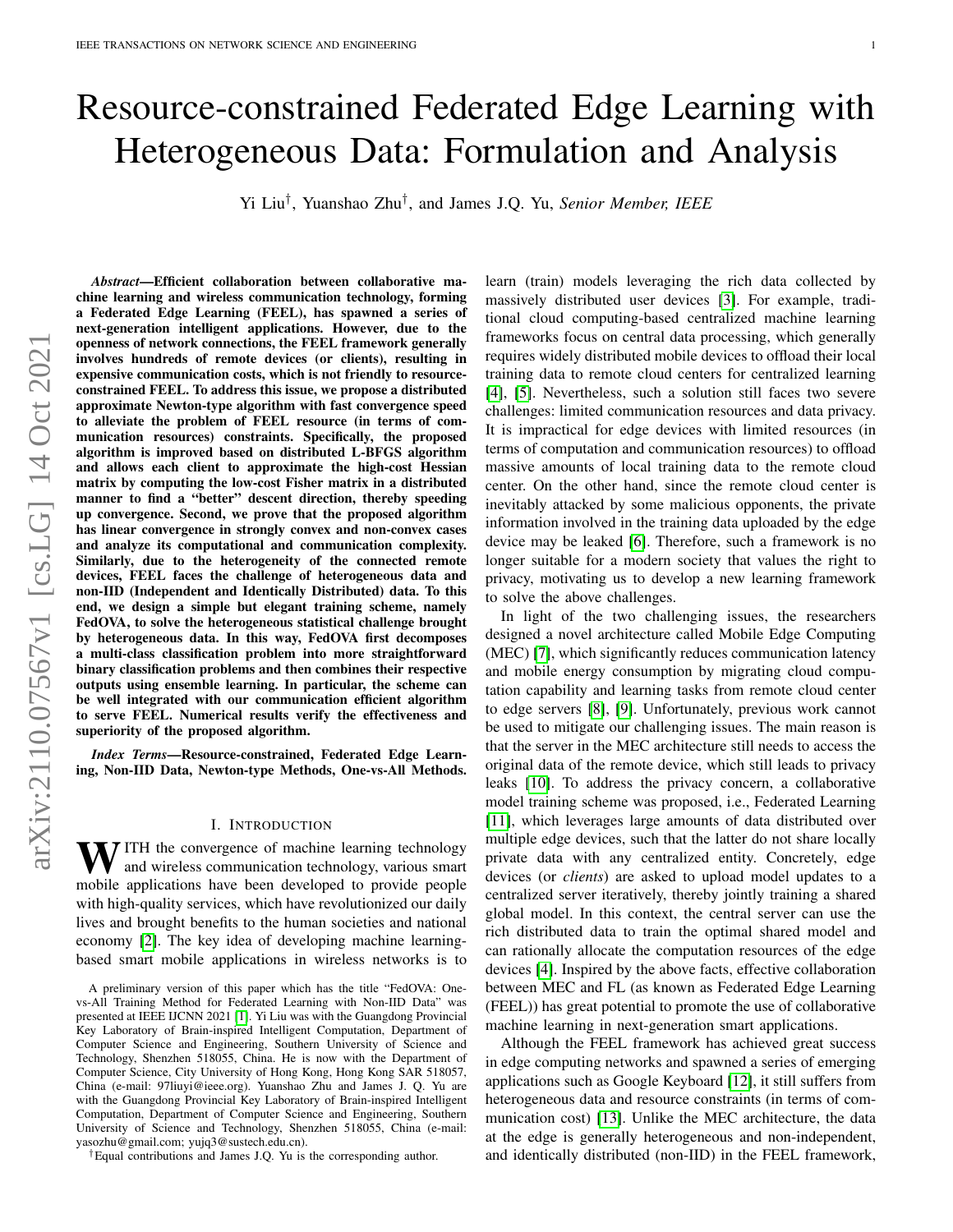which impairs the performance of the machine learning model [\[14\]](#page-10-13)–[\[16\]](#page-10-14). Obviously, due to data heterogeneous challenges and non-IID data issues, resulting in slower convergence speed (i.e., more training rounds), expensive communication overhead is still the bottleneck of FEEL. Therefore, it is necessary to build a bridge to link training schemes that relieve heterogeneous data with efficient communication algorithms.

Building such a bridge inevitably needs to answer the following question: *how to develop a distributed training algorithm which uses a minimal number of communication rounds to achieve model performance comparable to that of the benchmark FL in [\[11\]](#page-10-10) for convergence and handles non-IID and heterogeneous data across edge devices?* To answer the above question, our goal is to develop a distributed optimization algorithm to achieve faster convergence while being robust to non-IID data. Towards the goal, we present an (approximate) Newton-type method-based distributed secondorder optimization algorithm. Our starting point is leveraging gradient and curvature information to find a "better" descent direction, thereby significantly speeding up the convergence speed. Standing on top of it, to address non-IID issues, we propose a simple but elegant training scheme, namely FedOVA, which can work effectively with the non-IID data in FEEL by decomposing the multi-classification task into multiple binary classification tasks. Specifically, our insight is to decompose a federated multiclass classification task on non-IID data into multiple binary classification tasks on the clientside by introducing the One-vs-All [\[17\]](#page-10-15) training scheme. In particular, the main contributions of this paper are summarized as follows:

- *A communication-efficient distributed approximate Newton-type method for resource-constrained federated edge learning:* We propose a communication-efficient (in terms of convergence speed) L-BFGS optimization algorithm based on (approximate) second-order information with stochastic batches for the federated edge learning framework, as a novel approach to the empirical risk minimization problems. The classic L-BFGS with stochastic batches is generally unstable, which is not friendly for us to implement this algorithm in a distributed manner. For this reason, we use smooth estimation to evaluate the gradient difference while utilizing the Fisher Information Matrix (FIM) to approximate the Hessian matrix to accelerate the convergence.
- *A simple but elegant training scheme with heterogeneous data for federated edge learning:* We design a simple but elegant training scheme, namely FedOVA, to address the heterogeneous data and non-IID problems in FEEL. Different from existing solutions, FedOVA addresses this problem from the perspective of learning. Specifically, FedOVA (1) improves performance and convergence speed (2) without introducing additional overhead or operations to the FEEL framework.
- *Theoretical properties and convergence analysis:* We theoretically comprehensively analyze the convergence of the proposed second-order optimization algorithm and demonstrate the effective cooperation between the Fisher

Information Matrix and L-BFGS. Notably, we show that the proposed algorithm can linearly converge to the neighborhood of optimal solutions for convex and nonconvex problems under standard assumptions for general empirical risk minimization problems. We replace the Hessian matrix used to approximate the gradient difference with the Fisher Information Matrix in a distributed environment. Such a method is comparable to mainstream first-order optimization algorithms.

• *Extensive experimentation and model validation:* Extensive case studies conducted on several public datasets (i.e., F-MNIST, CIFAR-10, and KWS dataset) in computer vision and natural language processing tasks have empirically demonstrated the effectiveness of the proposed method. Experimental results verify that our solution is significantly better than mainstream methods on heterogeneous and non-IID data in terms of classification accuracy and convergence time. In particular, we emphasize that our method is empirically applicable to both convex and non-convex machine learning models.

Remark: Please note that this work is an extension of the authors' prior conference publication [\[1\]](#page-10-1). Based on [\[1\]](#page-10-1), we introduce notable algorithmic and theoretical improvements in this manuscript. Apart from textual amendments and changes, we thoroughly revamp and improve the system design for communication efficient and heterogeneous data in FEEL. Furthermore, we introduce FEEL's FIM-based distributed secondorder optimization algorithm to reduce the communication and run-time cost significantly. Lastly, we prove that the proposed algorithm has linear convergence in strongly convex and nonconvex cases and analyze its computational and communication complexity. Additional case studies are incorporated to validate the improvements.

The rest of this paper is organized as follows. We first review the related work in Sec. [II.](#page-1-0) Then, we present some background knowledge of this paper in Sec. [III.](#page-2-0) Sec. [IV](#page-3-0) elaborates on the proposed algorithm. Sec. [IV](#page-3-0) explains the complexity analysis of the proposed algorithm. We conduct a series of experimental and analyses in Sec. [VI.](#page-7-0) Finally, we conclude this paper in Sec. [VII.](#page-10-16)

## II. RELATED WORK

# <span id="page-1-0"></span>*A. Federated Edge Learning*

Federated Edge Learning (FEEL) is an emerging mobile edge computing framework that integrates the advantages of federated learning (artificial intelligence) and mobile edge computing, which arouses the research interest of researchers. The survey [\[15\]](#page-10-17) comprehensively introduced FEEL's architecture, the state-of-the-art techniques, standards, and case studies and gave some future research directions. Although there are many unfilled research gaps in the FEEL field, the academic and industrial circles generally focus on topics such as resource optimization [\[5\]](#page-10-4), [\[18\]](#page-10-18), communication efficiency optimization [\[19\]](#page-10-19), [\[20\]](#page-10-20), statistical heterogeneous optimization [\[21\]](#page-10-21), [\[22\]](#page-10-22), and security and privacy [\[6\]](#page-10-5), [\[23\]](#page-10-23). In terms of resource optimization, researchers generally utilized economic tools (e.g., contract theory [\[24\]](#page-10-24), auction theory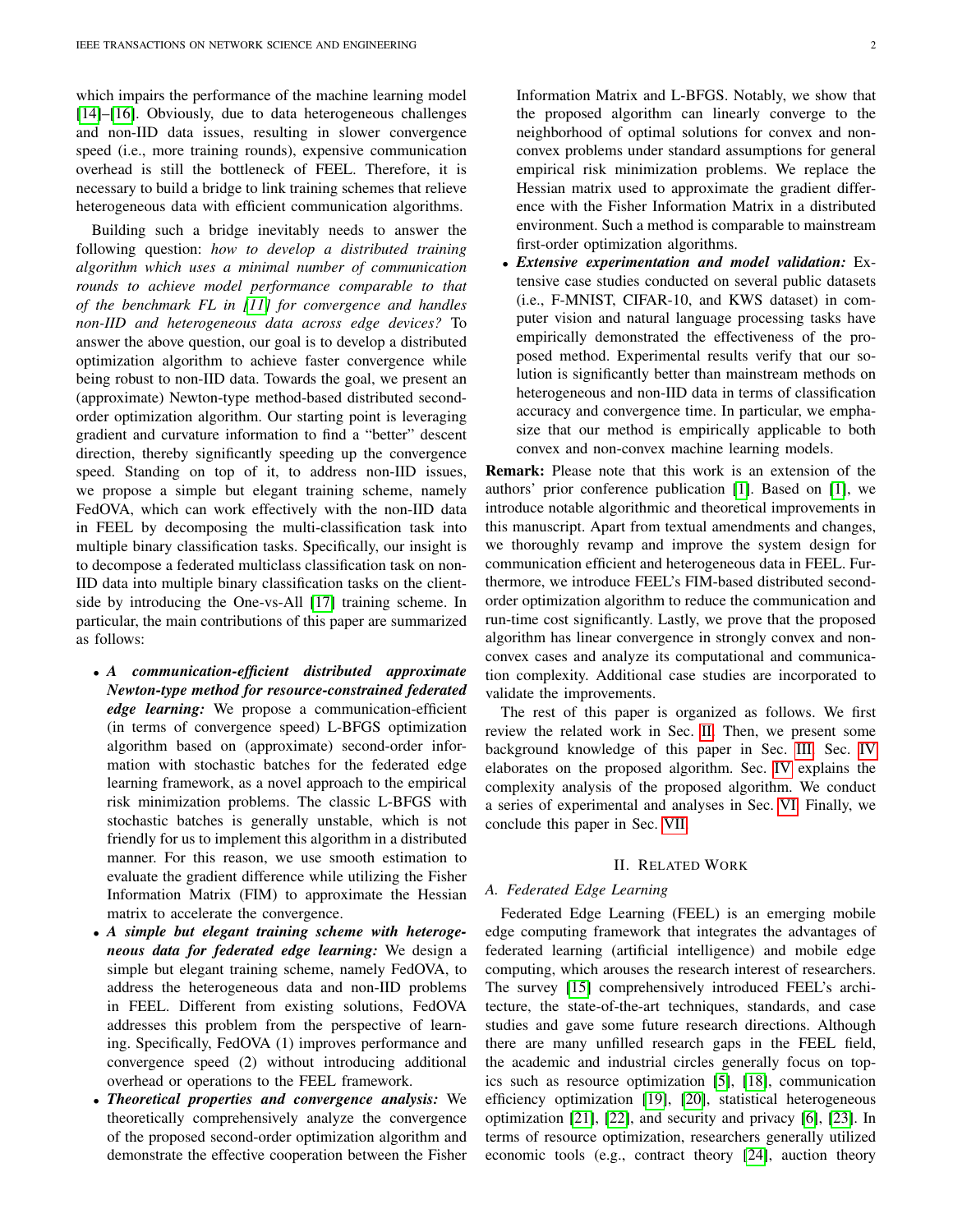[\[2\]](#page-10-0)), and designed some incentive mechanisms [\[25\]](#page-10-25) to implement resource management [\[18\]](#page-10-18), resource allocation [\[5\]](#page-10-4), and resource scheduling [\[26\]](#page-10-26) in FEEL. For communication efficiency optimization, they utilized compression [\[27\]](#page-11-0) and quantization [\[28\]](#page-11-1) techniques to reduce the communications volume, thereby improving the communication efficiency of the FEEL framework. Furthermore, the FEEL framework's security and privacy research topics have never left the researchers' sight. As for the present, some common malicious attacks against the FEEL framework such as poisoning attacks [\[29\]](#page-11-2), [\[30\]](#page-11-3), backdoor attacks [\[31\]](#page-11-4), [\[32\]](#page-11-5), adversarial attacks [\[33\]](#page-11-6), and gradient leakage attacks [\[34\]](#page-11-7) have been extensively studied. In the future, more new problems and new challenges will be raised and solved by researchers.

# *B. Distributed Optimization Methods in Federated Edge Learning*

*1) First-order distributed optimization methods:* The firstorder distributed optimization method is the most common and practical in a distributed learning environment, in which it mainly leverages gradient information to find a descent direction to update the global model iteratively. Distributed Stochastic Gradient Descent (D-SGD) [\[35\]](#page-11-8) as a classic example of this type of algorithm has derived a series of variants such as ColumnSGD [\[36\]](#page-11-9), variance-reduced SGD [\[37\]](#page-11-10) and so on. However, these algorithms sacrifice communication rounds in exchange for accuracy, which is unfriendly to the resource-constrained FEEL framework. And it implies that communication overhead is still a bottleneck problem in the resource-constrained FEEL framework.

*2) Second-order distributed optimization methods:* Unlike the classic first-order distributed optimization method, the second-order distributed optimization method utilizes gradient information and second-order information (i.e., curvature information) to find a "better" descent direction to update the global model iteratively. However, previous work [\[38\]](#page-11-11) pointed out that the complex inverse matrix-vector product involved in the calculation of curvature information is not suitable for distributed environments. To this end, in [\[13\]](#page-10-12), [\[39\]](#page-11-12), [\[40\]](#page-11-13), the authors designed DANE, DONE, and GIANT, respectively, to overcome this problem. Specifically, DANE circumvented the challenges mentioned above by designing a well-designed local optimization problem, while DONE proposed a distributed approximate Newton method based on the Richardson iteration. GIANT used the harmonic mean Hessian matrix to approximate the true Hessian matrix, significantly reducing communication costs. Similar to GIANT, we focus on how to approximate the Hessian matrix to reduce communication costs efficiently. This paper develops a variant of the L-BFGS algorithm that uses the Fisher information matrix to approximate the Hessian matrix to achieve fast convergence.

## *C. Non-IID Issues in Federated Edge Learning*

Statistical challenges (i.e., heterogeneous data and non-IID data) are unresolved issues in the FEEL framework. The gradient-based aggregation rules (e.g., FedAvg [\[11\]](#page-10-10)) rely on D-SGD, which is widely used to iteratively train deep learning models under the assumption of IID training data. The purpose of learning from IID training data is to ensure that the stochastic gradient is an unbiased estimate of the full gradient [\[22\]](#page-10-22). In practice, however, it is unrealistic to assume that the local data on each edge client are always IID.

Existing works have addressed the non-IID issue in FEEL by designing additional framework mechanisms. For example, Zhao *et al.* in [\[22\]](#page-10-22), [\[35\]](#page-11-8) introduced a data-sharing mechanism to improve FedAvg in non-IID data settings. The proposed mechanism involves distributing a small amount of globally shared data containing examples of each class, thereby introducing a trade-off between accuracy and centralization. However, this approach unintentionally discloses the client's private data as the dataset is publicly shared, hence violating FL's privacy protection requirement. Another popular solution is to design a performance-oriented client selection mechanism. Kopparapu *et al.* in [\[41\]](#page-11-14) proposed FedCD, an aggregation method that can clone and delete models to dynamically group devices with similar data, thereby selecting the clients with high-quality updates to mitigate the non-IID issue. However, the server needs to calculate the model quality score in each round to decide whether to clone or delete it, introducing additional computational overhead. Nonetheless, in real-world applications, applying reinforcement learning within resourceconstrained FL environments is likely to be impractical. However, how to organically combine communication efficient algorithms with non-IID robust algorithms is still an open question.

## III. PRELIMINARIES

#### <span id="page-2-0"></span>*A. Federated Edge Learning Pipeline*

In the FEEL setting, we consider a server  $S$  and  $K$  clients, participating in training a shared global model  $\omega^*$  without sharing their raw private data. In this context, we assume that each client holds a local training dataset  $\mathcal{D}_k = \{x_i, y_i\}_{i=1}^{n_k}$ , where  $n_k$  denotes the number of samples. For the model parameters  $\omega \in \mathbb{R}^d$  and a local training dataset  $\mathcal{D}_k$ , let  $F_k(\omega, x_i)$  be the loss function at the client, and let  $f(\omega)$  be the loss function at the server. Accordingly, the pipeline of federated learning is defined as follows.

*Phase 1, initialization:* First, the server selects a certain proportion  $q$  of clients from all clients to participate in an FL learning task. Second, the server broadcasts the initialized global model  $\omega_0$  to all clients, i.e.,  $\omega_0^k \leftarrow \omega_0$ .

Phase 2, local training: For the t-th training round, each client trains the received global model  $\omega_t^k$  on its own local dataset  $\mathcal{D}_k$ . On the client side, the goal is to minimize the following objective function:  $F_k(\omega) = \frac{1}{n_k} \sum_{n=1}^{\infty}$  $i \in \mathcal{D}_k$  $\ell_i(\omega)$ , where  $\mathcal{D}_k$ is the set of indexes of data samples on the client  $k$ . For a given federated learning task (such as image classification task), we typically take cross-entropy loss:  $f_i(\omega) = \ell(x_i, y_i; \omega)$  $-\sum_{i=1}^{M}$  $\sum_{m=1}$   $(I_{[y_i=m]} \log \sigma_m(x_i; \omega))$ , where  $(x_i; \omega)$  is the Softmax operator and  $m$  is the number of classe, as the loss function of the local client, i.e., the loss of the prediction on training example  $(x_i, y_i)$  made with model parameters  $\omega$ . Furthermore, the gradient and Hessian matrix of  $F_k(\omega)$  can be calculated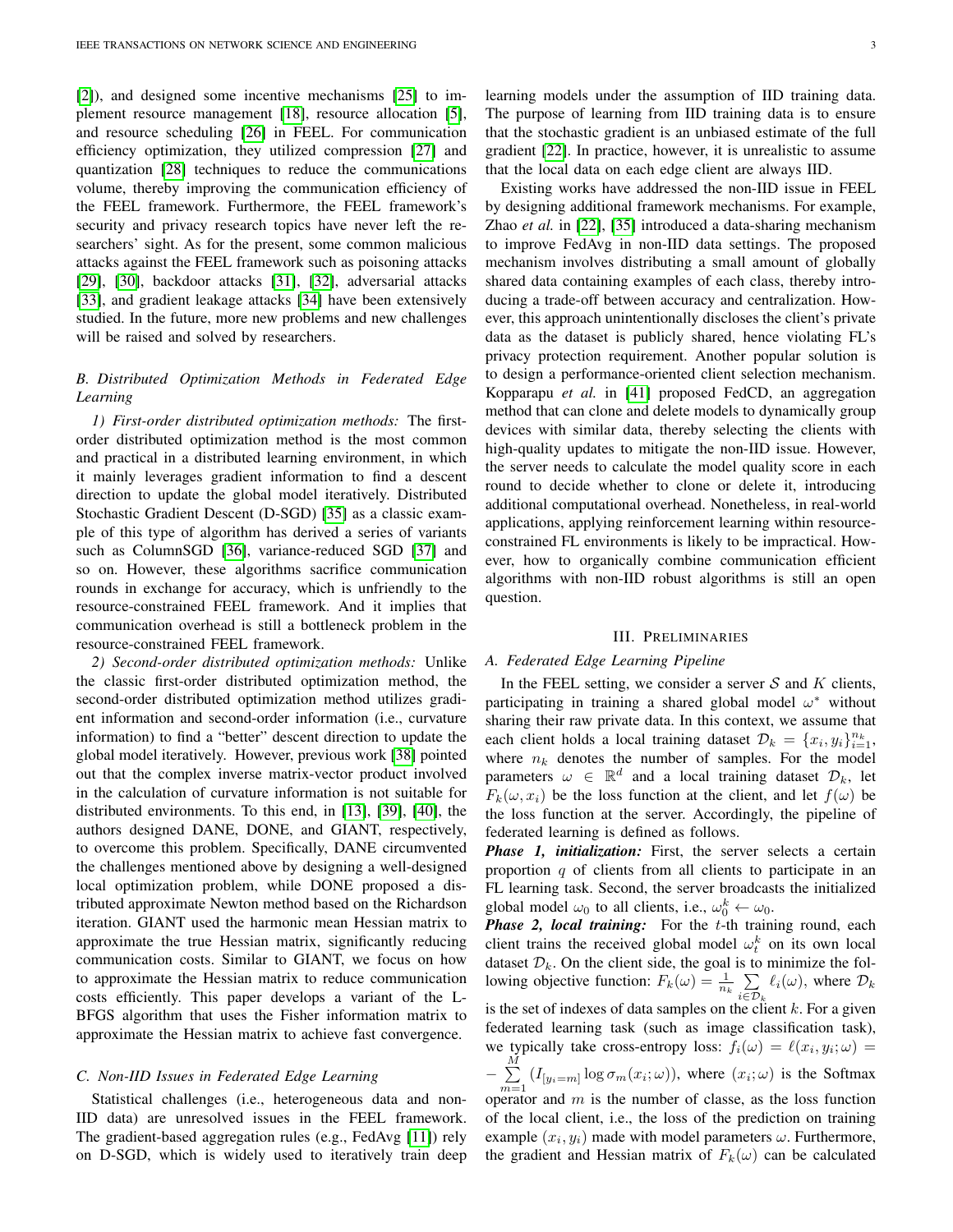as:  $\nabla F_k(\omega) = \frac{1}{n} \sum_{n=1}^n$  $\sum_{i=1}^n \nabla f_i(\omega), H_k(\omega) = \frac{1}{n} \sum_{i=1}^n$  $\sum_{i=1} \nabla^2 f_i(\omega)$ . Then each client uploads its model updates  $\Delta \omega_k = \eta \nabla F_k(\omega)$ , where  $\eta$  is the learning rate, to the server.

*Phase 3, aggregation:* The server uses a model updates aggregation rule like FedAvg [\[11\]](#page-10-10) to aggregate all the updates to obtain a new global model  $\omega_{t+1}$ . Specifically, on the server side, the goal is to minimize the following objective function:

<span id="page-3-1"></span>
$$
f(\omega) = \sum_{k=1}^{K} \frac{n_k}{n} F_k(\omega), F_k(\omega) = \frac{1}{n_k} \sum_{i \in \mathcal{D}_k} \ell_i(\omega). \tag{1}
$$

Note that the above steps will be terminated until the global model reaches convergence.

## *B. Challenges to Distributed Newton's Method*

In this paper, our goal is to utilize the Newton's method [\[13\]](#page-10-12), [\[39\]](#page-11-12) to efficiently solve the problem of minimizing the empirical risk function in the FEEL framework, thus, we run:

<span id="page-3-3"></span>
$$
\omega_{t+1} = \omega_t - \left(\nabla^2 f(\omega_t)\right)^{-1} \nabla f(\omega_t)
$$
  
= 
$$
\omega_t - \left(\frac{1}{K} \sum_{i=1}^K \nabla^2 F_k(\omega_t)\right)^{-1} \left(\frac{1}{K} \sum_{i=1}^K \nabla F_k(\omega_t)\right),
$$
 (2)

where  $\nabla^2 F_k(\omega_t)$  and  $\nabla F_k(\omega_t)$  are respectively the Hessian information  $\mathbf{H}_t \in \mathbb{R}^{d \times d}$  and gradient information computed by each client. To be specific, the server collects and aggregates  $\nabla^2 F_k(\omega_t)$  and  $\nabla F_k(\omega_t)$  uploaded by these clients to update the global model (i.e., update Eq. [\(1\)](#page-3-1)). *However, there is a big drawback: the calculation of the Hessian is computationally expensive.* Hence, the core requirement of designing the distributed Newton's method is *Hessian-free communication* and *inverse-Hessian-free computation.* We assume that the size and feature vector dimensions of the client's local dataset are  $\mathcal{D}_k$  and d, respectively, so that each client needs to send Hessians with size  $\mathcal{O}(d^2)$  over the network or compute the inverse Hessian with complexity  $\mathcal{O}(\sum_{i=1}^n \mathcal{D}_i d^2 + \overline{d}^3)$ . This is obviously unrealistic for the resource-constrained FEEL framework. In this paper, to address this challenge, we design an FIM-based distributed L-BFGS method for the resourceconstrained FEEL framework to approximate Hessian at a low cost and achieve fast convergence.

#### *C. One-vs-All Training Scheme*

One-vs-All (OVA) [\[42\]](#page-11-15) training scheme is generally used in logistic regression to solve multi-classification problems. For example, for an *n*-class ( $n > 2$ ) classification task, we assume a labeled dataset  $D = \{x_i, y_i\}_{i=1}^n$  where  $y_i \in \{1, 2, ..., n\}$ is the ground-truth label of  $x_i$  and n is the total number of samples. As shown in Fig. [1,](#page-3-2) the OVA training scheme trains *n* binary classifiers  $f_i(\cdot), i \in \{1, 2, ..., n\}$ , with each classifier discriminating one class from the others in  $D$ . Each classifier can be expressed as follows:

$$
f_i(x) = P(y = i|x; \omega_i), \tag{3}
$$

where  $\omega_i$  refers to the parameters of classifier  $f_i(\cdot)$ . To obtain a prediction for a new instance, OVA uses these  $n$  binary



<span id="page-3-2"></span>Fig. 1. The OVA training scheme decomposes an *n*-class  $(n >$ classification task into *n* binary classification tasks, in this figure,  $n = 4$ .

classifiers to calculate the confidence that the instance belongs to the current class. Specifically, we select the prediction with the highest confidence as the final classification for this new instance. This process is formalized as follows:

$$
\hat{y} = \underset{i \in \{1, 2, ..., n\}}{\arg \max} f_i(x). \tag{4}
$$

Remark: It is important to note that, although OVA is a general-purpose approach to multi-class classification that has been used for decades, existing OVA-based works have focused on centralized learning. In this work, we instead leverage distributed OVA to tackle the open problem of distributed multi-class classification under non-IID data. Specifically, we take advantage of the independence of each binary classifier in OVA and incorporate it into FEEL to propose a novel training scheme named FedOVA. This scheme is able to solve the non-IID data problem in FEEL efficiently, as will be described in Section [IV.](#page-3-0) To the best of our knowledge, this is the first work that integrates FEEL and OVA to address FEEL with non-IID data. Moreover, this solution will not affect the normal execution of the communication efficient algorithm, which opens a door for solving the non-IID problem and the expensive communication overhead problem at the same time.

## IV. OUR ALGORITHM DESIGN

<span id="page-3-0"></span>In this section, we first present our FIM-based approximate distributed optimization algorithm, and then introduce the designed FedOVA training program in detail. Second, the summaries of symbols are presented in Table [I.](#page-4-0)

## *A. FIM-based Approximate Distributed Optimization Algorithm*

In the distributed learning community, researchers generally use the classic L-BFGS [\[43\]](#page-11-16) optimization algorithm with stochastic batches to update Eq. [\(2\)](#page-3-3). We first review stochastic L-BFGS algorithm. Given an optimization problem with  $d$ variables, L-BFGS only needs to store a few vectors of length d to implicitly approximate the Hessian. Therefore, the intrinsic idea within L-BFGS is to utilize the curvature information implied by the vector pairs  $(s_t, y_t)$  to help regularize the gradient direction, where  $s_t = \omega_{t+1} - \omega_t$  and  $y_t = \nabla f(\omega_{t+1}) - \nabla f(\omega_t)$ . Specifically, the L-BFGS algorithm needs the leverage history state, i.e., the last  $m$  (generally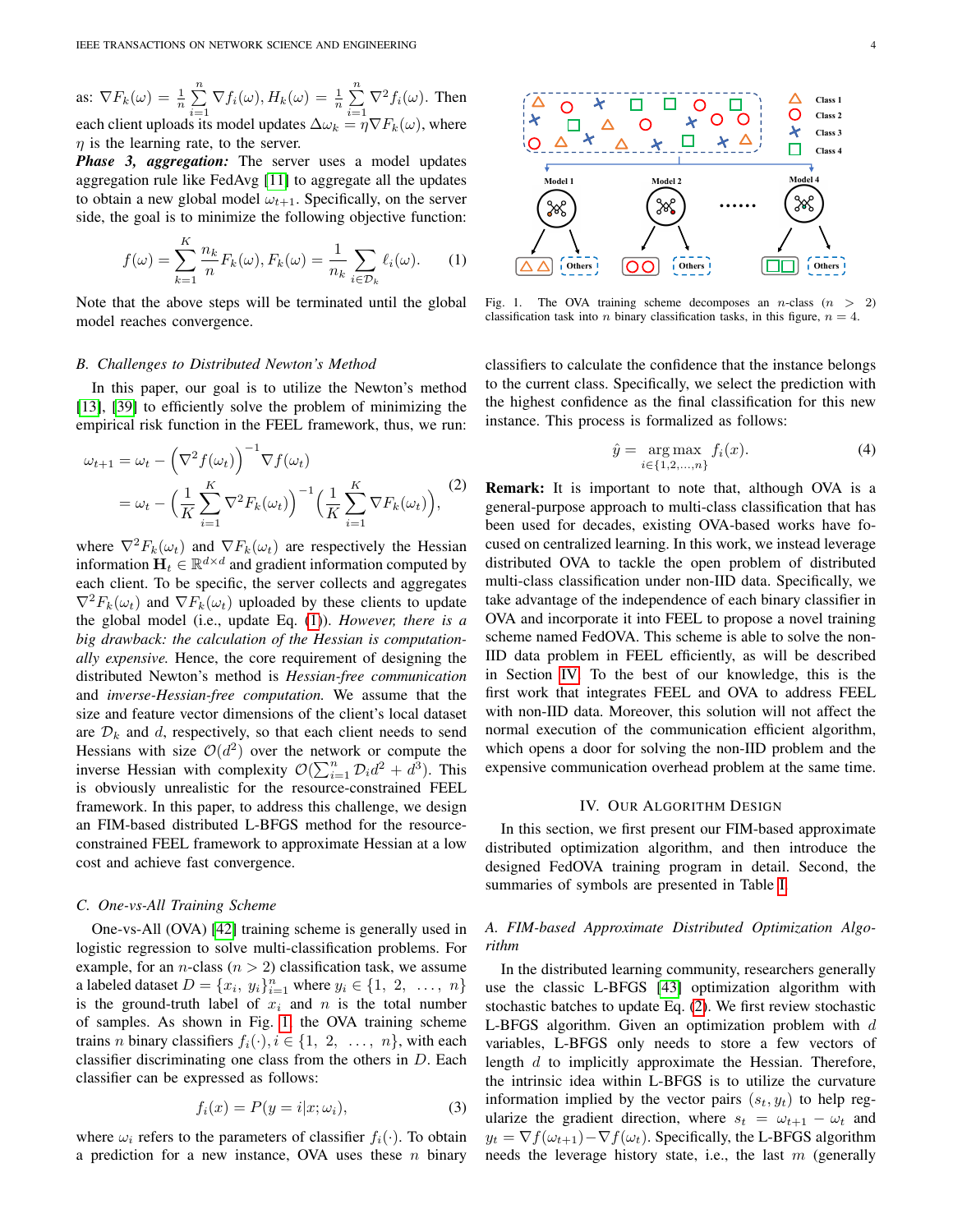TABLE I SUMMARIES OF APPLIED SYMBOLS.

<span id="page-4-0"></span>

| Symbols                         | Description                                                                |
|---------------------------------|----------------------------------------------------------------------------|
| $\mathcal{D}_k$                 | The k-th client local dataset                                              |
| $\boldsymbol{d}$                | The feature dimensions of the data                                         |
| $\mathcal{K}_t$                 | The set of clients selected at round t                                     |
| $\omega$                        | The global model                                                           |
| $\boldsymbol{q}$                | The client participation rate $(0 < q < 1)$                                |
| K                               | The total number of clients                                                |
| $\boldsymbol{k}$                | The number of clients participating in training                            |
| $\mathbf{H}_t$                  | The Hessian information                                                    |
| Г                               | The diagonal matrix of Hessian information                                 |
| $\boldsymbol{p}$                | The direction of gradient descent                                          |
| $\eta$                          | The learning rate                                                          |
| $\nabla f(\omega)$              | The gradient information                                                   |
| $S_t$                           | The stochastic batch picked at iteration $t$                               |
| $\boldsymbol{m}$                | The memory size                                                            |
| $B_t$                           | The Hessian information at round $t$                                       |
| $\mathcal{B}_t$                 | The Hessian approximation information                                      |
| $J(\omega)$<br>$\frac{\tau}{B}$ | $J(\omega)$ is the Jacobian matrix of $f(\omega)$ with respect to $\omega$ |
|                                 | The number of blocks                                                       |
|                                 | The local min-batch size                                                   |
| $\cal E$                        | The number of local epochs                                                 |
| $\cal T$                        | The round of iteration                                                     |
| $\omega_t^k$                    | The local model parameter of the $k$ -th client at round $t$               |

 $m = 10$ ) elements in  $(s_t, y_t)$  to update the current state. In the stochastic L-BFGS algorithm,  $y_t$  is replaced by a stochastic version of  $B_t^{S_t}(\omega_{t+1} - \omega_t)$ , i.e.,

$$
y_t = B_t^{S_t}(\omega_{t+1} - \omega_t), \tag{5}
$$

<span id="page-4-1"></span>
$$
B_t^{S_t} \stackrel{\text{def}}{=} \frac{1}{|S_t|} \sum_{i \in S_t} \nabla^2 f_i(\omega_t), \tag{6}
$$

where  $S_t$  is the stochastic batch picked at iteration t. Then we can use two-loop recursion based vector-free L-BFGS (VL-BFGS) algorithm which proposed in [\[44\]](#page-11-17) to update the vector pairs  $(s_t, y_t)$ . In this way, we can achieve the necessary goals of designing distributed second-order algorithms mentioned above, i.e., Hessian-free communication and inverse-Hessianfree computation. However, such a method is difficult to stabilize the algorithm, and the current measures to remedy this problem require the batch size to be large enough, which is obviously unrealistic in FEEL [\[45\]](#page-11-18).

Motivated by the inconvenience mentioned above, in this paper, we propose a low-cost Hessian approximation method, i.e., Fisher information-based Hessian approximation method, to approximate the Hessian matrix efficiently. Specifically, according to the definition of Generalized Gauss-Newton matrix  $(GGN)$  [\[46\]](#page-11-19), [\[47\]](#page-11-20), Eq.  $(6)$  can be written as follows:

<span id="page-4-2"></span>
$$
B_t^k \approx [J(\omega_t^k)]^\top \nabla^2 f(\omega_t^k) J(\omega_t^k) \stackrel{def}{=} \mathcal{B}_t^k,\tag{7}
$$

where  $J(\omega_t^k)$  is the Jacobian matrix of  $f(\omega)$  with respect to  $\omega$  at  $\omega_t^k$  and we use  $\mathcal{B}_t^k$  to denote the Hessian or Hessian approximation used to smoothen  $y_t^k$ , i.e.,  $y_t^k = \mathcal{B}_k s_k$ . Since we use a stochastic version of the gradient to update the model, we consider a stochastic batch of  $S_k$ , thus, Eq. [\(7\)](#page-4-2) can be rewritten as:

<span id="page-4-3"></span>
$$
\mathcal{B}_t^{S_k} = \frac{1}{|S_k|} \sum_{i \in S_k} \left[ J(\omega_t^{S_k}) \right]^\top \nabla^2 f_i(\omega_t^{S_k}) J(\omega_t^{S_k}). \tag{8}
$$

Recall that, since the cross-entropy loss we use is negative log-likelihood, it is not difficult to obtain

 $\mathbb{E}_{x \in \mathcal{D}_k} [\nabla f_k(\omega^*, x) \nabla f_k(\omega^*, x)^\top], \text{ where } \omega^* \text{ is the true}$ parameter (i.e., the Softmax distribution of the local model) obtained in the form of Fisher information. According to the definition of two equivalent methods for calculating the Fisher information matrix [\[48\]](#page-11-21), [\[49\]](#page-11-22), the above mentioned equation can also be written as  $\mathbb{E}_{x \in \mathcal{D}_k}[\nabla^2 f_k(\omega^*, x)]$ . This means we can use  $\nabla f_k(\omega, x) \nabla f_k(\omega, x)^\top$  as an asymptotically unbiased estimation of  $\nabla^2 f_k(\omega, x)^\top$ , since w gradually converges to  $\omega^*$  during the training. Thus, our proposed Fisher information-based Hessian approximation method is defined as follows:

$$
\mathcal{B}_t^{S_k} = \frac{1}{|S_k|} \sum_{i \in S_k} \left[ J(\omega_t^{S_k}) \right]^\top \nabla f_i(\omega_t^{S_k}) \nabla f_i(\omega_t^{S_k})^\top J(\omega_t^{S_k}).
$$
\n(9)

Additionally, to significantly reduce the computational complexity and storage while maintaining the accuracy, in DNN we leverage the diagonalization technique [\[45\]](#page-11-18) to approximate the Hessian matrix, i.e.,  $\Gamma = \text{diag}(\nabla f_i(\omega_i^{S_k}) \nabla f_i(\omega_i^{S_k})^\top) \approx$  $\nabla f_i(\omega_t^{S_k}) \nabla f_i(\omega_t^{S_k})^\top$ . Thus, we only need to store the diagonal elements of FIM and make all other elements zero. Therefore, in the proposed FIM-based L-BFGS algorithm, each client computes the diagonal matrix of FIM locally and uploads it to the server. The server collects and aggregates these FIM-vector products to update the vector pair  $(s_t, y_t)$ . In particular, the communication cost in each round can be  $O(d)$  (for more analysis details, see below). In this way, the proposed algorithm avoids Hessian communication and inverse Hessian computation.

We present our FIM-based Approximate L-BFGS Algorithm, as shown in Algorithm [1.](#page-5-0) As shown in lines 2 to 4, the server sends the initialized global model to the selected client. Then the server aggregates the FIM uploaded from the local client and utilizes the L-BFGS algorithm to update the pair  $(s_t, y_t)$ , as shown in lines 5 to 15. In addition, all the local computation steps of the client are presented in the ClientUpdate function.

## *B. FedOVA Training Scheme*

In this section, we present a detailed training procedure on how to combine OVA and FEEL, i.e., FedOVA (see Algorithm [2\)](#page-5-1). We then explain why the proposed FedOVA can address the statistical challenges of federated optimization with non-IID data in a multi-classification task. Recall that the non-IID problem in FEEL means that clients cannot obtain enough labels of multiple classes through data sharing and thus cannot train a high-precision multiclass classification model, thereby limiting the scalability of the FEEL framework. We assume that there is a server responsible for the coordination of a client set  $K$  in FEEL, where each client has a local dataset  $\mathcal{D}_k, k \in \{1, 2, ..., K\}$  and the total number of classes is  $n$ . The training procedure of FedOVA repeats the following steps for communication rounds 1 to T:

*Step 1, initialization:* For each round of training, the server randomly selects a fraction  $q$   $(0 < q < 1)$  of the client set  $K$  to participate in federated edge training, resulting in subset  $\mathcal{K}_t$ . Then, the server broadcasts the binary classifier model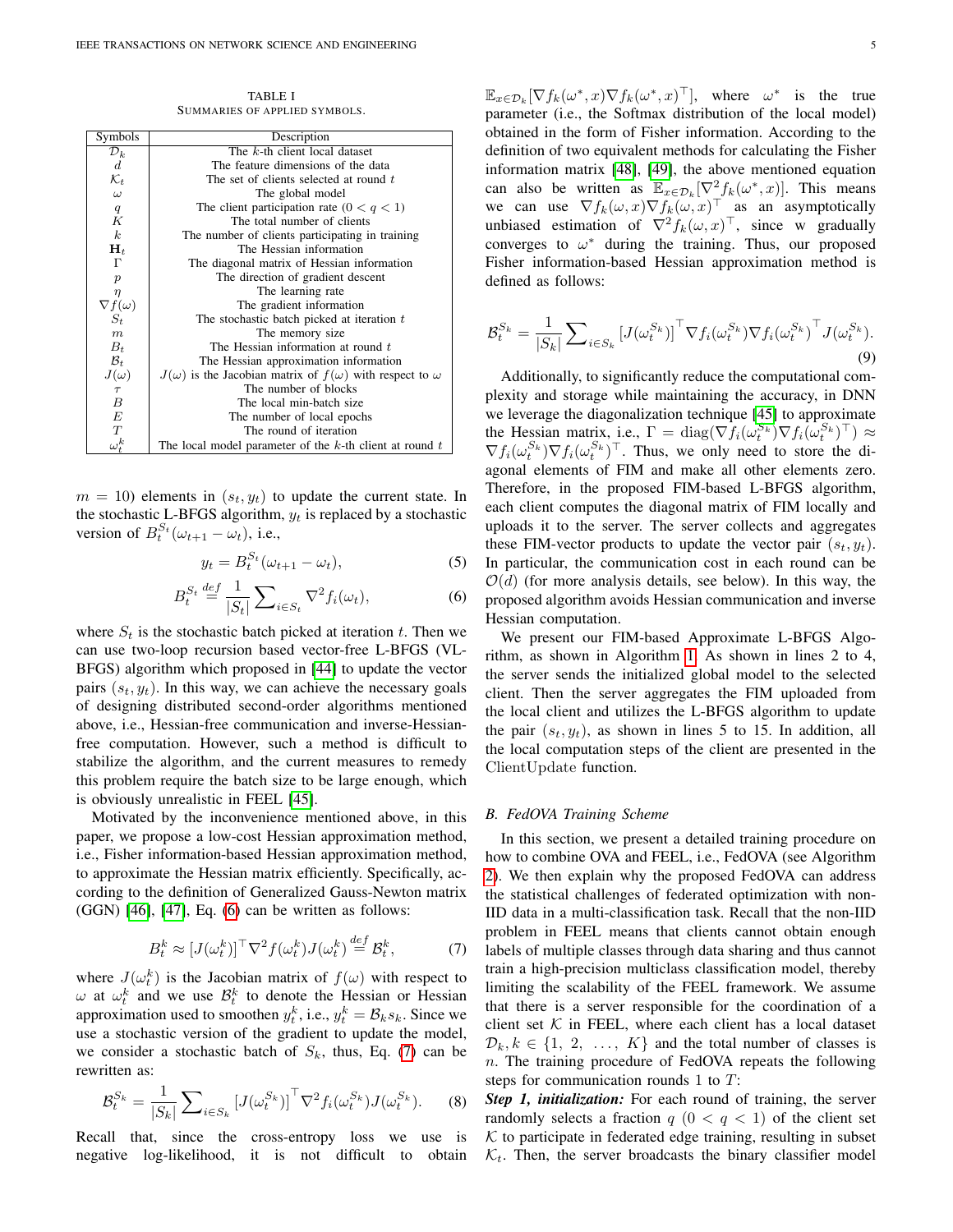Algorithm 1: FIM-based Approximate L-BFGS Algorithm

<span id="page-5-0"></span>**Input:** K is the client set with indexed by  $k$ ,  $S_t^k$  is the stochastic batch of client  $k$  at iteration  $t$ , integer history size  $m > 0$ . **Output:** Optimized global model  $\omega^*$ . Server: 1: Choose  $H_0$ 2: for each round  $t = 1, \ldots, T$  do 3:  $\mathcal{K}_t \leftarrow$  (Sample a subset of clients from  $\mathcal{K}$ )<br>4: Server sends the  $\omega_t$  to  $\mathcal{K}_t$  //**Communication** 4: Server sends the  $\omega_t$  to  $\mathcal{K}_t$ 5: while global model no converge do 6: Compute a direction  $p_t = -H_t \nabla f(\omega_t)$  by using two-loop recursion algorithm [\[44\]](#page-11-17) 7: Compute  $\omega_{t+1} = \omega_t + \eta p_t$ 8: Update the curvature pairs:  $s_t = \omega_{t+1} - \omega_t$ ,  $y_t = \left(\frac{1}{K} \sum_{i=1}^{K} \right)$  $k=1$  $\mathcal{B}^{S_t^k}_t$   $)(\omega_{t+1} - \omega_t)$ , computed by ClientUpdate $(k, \omega_t)$  function //**Computation** 9: if  $k \geq m$  then 10: Discard vector pair  $(s_{t-m}, y_{t-m})$  from memory storage 11: else 12: Store the vector pair  $(s_t, y_t)$  $13:$  end if 14: end while 15: end for ClientUpdate  $(k, \omega)$ : // **Run on client** k 1: for all edge clients  $k = 1, \ldots, K$  in parallel do 2: for each epoch  $e = 1, \ldots, E$  do 3: for batch  $S_t^k \in \mathcal{B}$  do 4:  $\mathcal{B}_{t}^{S_{t}^{k}} = \frac{1}{|S_{k}|} \sum_{i \in S_{t}^{k}} \left[ J(\omega_{t}^{S_{t}^{k}}) \right]^{T} \text{diag}(\Gamma) J(\omega_{t}^{S_{k}})$ 5: end for 6: end for 7: end for 8: **return**  $\mathcal{B}_t^{S_t^k}$  $//$  Communication

# Algorithm 2: FedOVA training scheme

<span id="page-5-1"></span>**Input:** Client set  $\mathcal{K}$ , *n* component models  $\{\omega^i\}_{i=1}^n$ **Output:** *n* optimal binary classifiers  $\{f_1, \ldots, f_n\}$ Server:

- 1: Initialize parameters of all component models  $\omega_0$ 2: for each round  $t = 1, \ldots, T$  do
- 3:  $\mathcal{K}_t \leftarrow$  (Sample a subset of clients from  $\mathcal{K}$ )
- 4: Send the parameters  $w_t^i$  to  $\mathcal{K}_t$
- 5: for each client  $k \in \mathcal{K}_t$  do
- 6: Client Update $(k, \omega_t^i)$  (refer to Algorithm [1\)](#page-5-0)
- 7: end for
- 8: **for** each component model  $\omega_t^i$  in group  $P_i$  **do**
- 9: Update the model  $\omega_{t+1}^i$  by using Algorithm [1](#page-5-0)
- 10: end for
- 11: end for





Fig. 2. Overview of the FedOVA training scheme, which trains  $n$  binary classifiers and selects the output of the most confident classifier as the prediction result.

# denotes the classifier ID.

*Step 2, local training:* After receiving the binary classifier model parameters  $\omega_t^i$ , each client initializes some of the OVA component classifier models according to its own local data label distribution, i.e.,  $\omega_t^{i,k} \leftarrow \omega_t^i$ . Taking the F-MNIST dataset as an example, if client  $k$  only has label "1" and label "2", then this client initializes the parameters of classifiers  $f_1$  and  $f_2$ . For each binary classifier, the goal is to minimize the following objective function:

$$
\arg\min_{\omega} \mathcal{L}(\omega) = \frac{1}{|\mathcal{D}_k|} \sum_{\{x_i, y_i\} \in \mathcal{D}_k} \ell(y_i, f_i(x_i; \omega)), \qquad (10)
$$

Each client performs stochastic gradient descent to optimize its classifiers by using the local dataset and then sends the parameter updates back to the server.

*Step 3, aggregation:* Since each client trains only some of the classifiers, thereby not returning parameters for all of them, and given that all classifiers are independent of one another, we can perform asynchronous updates to reduce the computational burden. The server groups the returned parameters according to their corresponding binary classifier models and then aggregates the parameters of each group  $P_i$ . For model  $f_i$ , the aggregation process can be formulated as:

$$
\omega_{t+1}^i = \frac{1}{|P_t^i|} \sum_{k \in P_t^i} \omega_t^{i,k}.
$$
 (11)

Note that the above steps are repeated until the final ensemble classifier achieves convergence.

Remark: FedOVA aims to train an "expert" binary classifier for each class, hence alleviating the problem of multi-classifier model convergence with non-IID data. Combined with FL,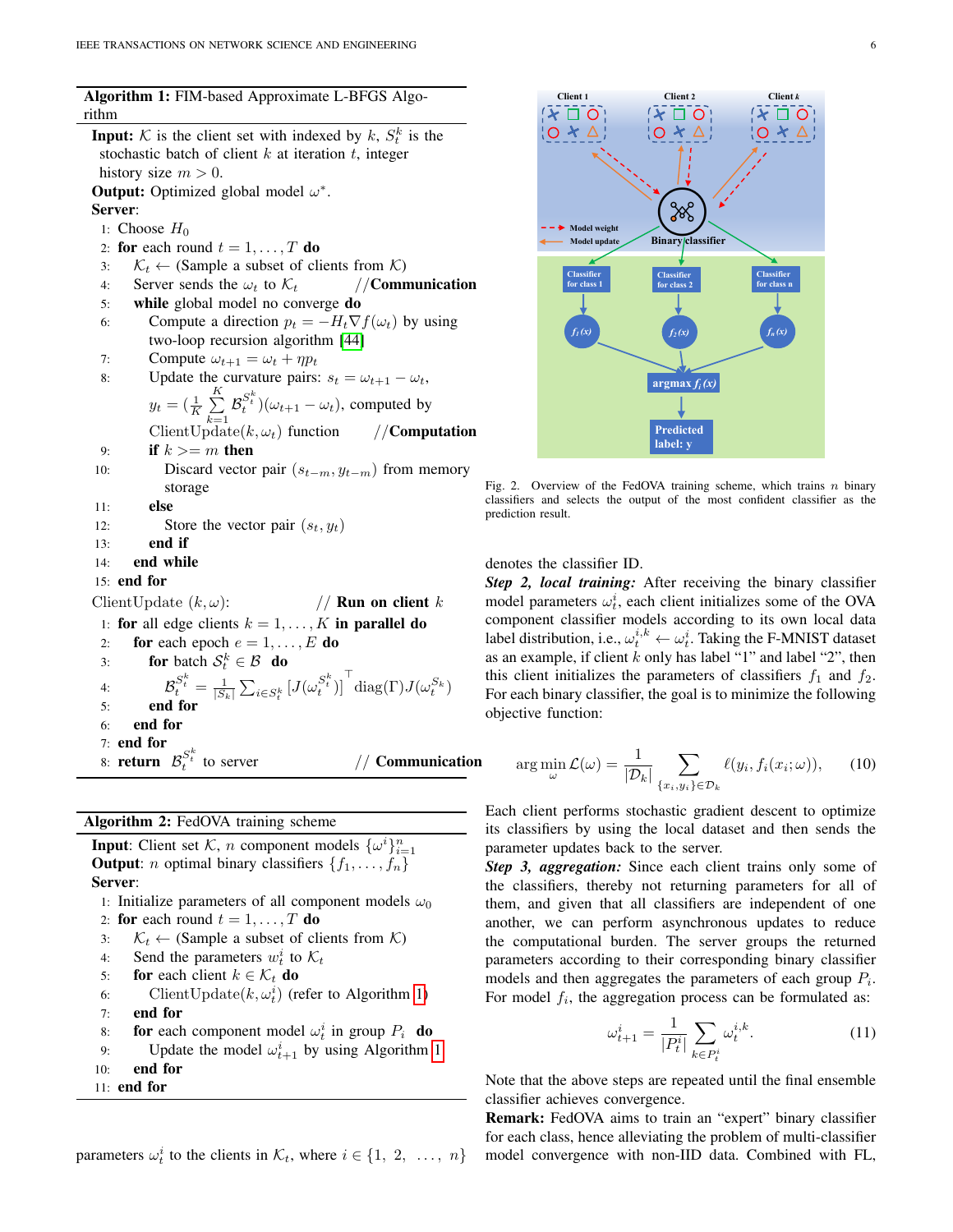conventional OVA can be used to solve non-IID data problems due to the following advantages of FedOVA:

- Training is independent. FedOVA training is independent in the following two aspects: (1) Unlike multiclass classifier ensembles, each classifier in FedOVA is independent and specialized in distinguishing a specific class. Such a design can ensure low error correlation among different classifiers, thus enhancing their collective diversity and improving the overall classification accuracy [\[50\]](#page-11-23). (2) The execution of FedOVA does not affect the execution of Algorithm [1,](#page-5-0) so it can be organically integrated with Algorithm [1.](#page-5-0)
- Comparable accuracy. As an ensemble learning scheme, FedOVA is capable of achieving high classification accuracy. [\[42\]](#page-11-15) has shown that when its binary classifiers are well tuned, OVA can achieve accuracy on par with any other multi-classification approach.
- No requirement for all sample classes. Since each binary classifier in FedOVA classifies samples as either belonging to the current class or not, missing negative sample classes does not significantly affect classification performance. When new classes emerge, FedOVA just needs to create a new classifier for each, thereby allowing for smooth adaptation to environmental changes during federated training.

#### V. CONVERGENCE AND COMPLEXITY ANALYSIS

In this section, we conduct a comprehensive analysis of the convergence and complexity of the proposed algorithm. First, we provide convergence theoretical analysis for both strongly convex and non-convex cases. Second, we focus on analyzing the local computing and system communication complexity of the proposed algorithm.

#### *A. Convergence Analysis*

In our settings, we use the stochastic batches of the FIMbased L-BFGS algorithm with a fixed learning rate, so the algorithm can only converge to the neighborhood of optimal point. Thus, we assume that the function  $f : \mathbb{R}^d \to \mathbb{R}$  is Λ-Lipschitz continuous or Λ-smooth, i.e.,  $\forall i$ , we have:

$$
|\nabla f(\omega') - \nabla f(\omega)| \le \Lambda ||\omega' - \omega||, \forall \omega, \omega' \in \mathbb{R}^d, \qquad (12)
$$

or equivalently,

<span id="page-6-1"></span>
$$
f(\omega') \le f(\omega) + \nabla f(\omega)^T (\omega' - \omega) + \frac{\Lambda}{2} ||\omega' - \omega||, \forall \omega, \omega \in \mathbb{R}^d.
$$
\n(13)

*1) Strongly Convex Case:* To analyze the convergence of the strong convex case, we need to make the following assumptions hold:

<span id="page-6-0"></span>**Assumption 1.** The function  $f : \mathbb{R}^d \to \mathbb{R}$  is twice continu*ously differentiable, L-smooth, and*  $\lambda$ *-strongly convex,*  $\lambda > 0$ *, i.e.,*

$$
\lambda I \le \mathcal{B}^S \le LI,\tag{14}
$$

 $where I \in \mathbb{R}^d$  *and*  $B$  *is the Hessian (approximation) to stabilize* yt*. In particular, for all batches* S *of size* b*, the above equation holds.*

<span id="page-6-2"></span>**Assumption 2.** For all batches S and  $\omega \in \mathbb{R}^d$ ,  $\nabla f^S(\omega)$  is an *unbiased estimator of the true gradient*  $\nabla F(\omega)$ *, i.e.,* 

$$
\mathbb{E}[\nabla f^S(\omega)] = \nabla f(\omega). \tag{15}
$$

According to Assumption [1](#page-6-0) and Eq. [\(13\)](#page-6-1), we have:

$$
f(\omega') \le f(\omega) + \nabla f(\omega)^{\top}(\omega' - \omega) + \frac{\lambda}{2} ||\omega' - \omega||, \forall \omega, \omega \in \mathbb{R}^d.
$$
\n(16)

Based on the above assumptions, we can state the following lemma that the Hessian approximation formulated by Algorithm [1](#page-5-0) are bounded above and away from zero.

<span id="page-6-3"></span>Lemma 1. *If Assumptions [1–](#page-6-0)[2](#page-6-2) hold, then there are two constants*  $\theta_1$  *and*  $\theta_2$  *where*  $0 < \theta_1 \leq \theta_2$ *, so that the*  $H_t$ *generated by Algorithm [1](#page-5-0) satisfies the following equation:*

$$
\theta_1 I \le \mathbf{H}_t \le \theta_2 I, \forall t \in \{0, 1, \dots, T\}.
$$
 (17)

Thanks to Lemma [1,](#page-6-3) we can prove the following theorem without making bounded assumptions on stochastic gradients  $(i.e., \|\nabla f(\omega)\| \leq \epsilon$ :

<span id="page-6-6"></span>**Theorem 1.** Let  $\omega^*$  be the minimizer of  $f(\omega)$ , i.e.,  $f^* =$  $f(\omega^*)$  = arg min  $f(\omega)$ . We assume that  $\omega_t$  is the model  $\bigcup_{\omega \in \mathbb{R}^d} \bigcup_{\alpha \in \mathbb{R}^d}$  *parameter iteratively generated by the FIM-based stochastic L-BFGS algorithm with a constant learning rate*  $\alpha \in (0, \frac{\lambda \theta_1}{\mu})$  $where \mu = \theta_2^2(\lambda + \Lambda \beta(b))\Lambda$ . If the assumption [2](#page-6-2) holds and f *is convex,*  $\forall t \in \{0, 1, \ldots, T\}$ *, we have:* 

$$
\mathbb{E}[f(\omega_t) - f^*] \leq \{1 - [1 - 2\alpha(\lambda\theta_1 - \alpha\mu) \frac{\alpha\theta_2^2 \Lambda N}{4(\lambda\theta_1 - \alpha\mu)} + [1 - 2\alpha(\lambda\theta_1 - \alpha\mu)]^t [f(\omega_0) - f^*] \leq \frac{\alpha\theta_2^2 \Lambda N}{4(\lambda\theta_1 - \alpha\mu)} (T \to \infty),
$$
\n(18)

*where*  $\beta(b) = \frac{n-b}{b(n-1)}$  *and*  $N = 2 \mathbb{E}[||\nabla f_i(\omega^*)||^2]$ *. 2) Non-convex Case:* Similarly, to analyze the convergence

of non-convex cases, we need to make the following assumptions:

<span id="page-6-4"></span>**Assumption 3.** The function  $f : \mathbb{R}^d \to \mathbb{R}$  is twice continu*ously differentiable and* L*-smooth, i.e.,*

$$
\mathcal{B}^S \le LI,\tag{19}
$$

 $where I \in \mathbb{R}^d$  *and*  $B$  *is the Hessian (approximation) to stabilize* yt*. In particular, for all batches* S *of size* b*, the above equation holds.*

**Assumption 4.** For all batches S and  $\omega \in \mathbb{R}^d$ , the function  $f(\omega)$  *is bounded below by a scalar*  $\hat{f}$ *.* 

**Assumption 5.** For all batches S and  $\omega \in \mathbb{R}^d$ , different from *the strong convex case, here we need to make the bounded gradient assumption that there are constants*  $\gamma \geq 0$  *and*  $\eta > 0$ *that make*  $\mathbb{E}_S[\|\nabla f^S(\omega)\|^2] \leq \gamma^2 + \eta \|\nabla F(\omega)\|^2$  *hold.* 

<span id="page-6-5"></span>**Assumption 6.** For all batches S and  $\omega \in \mathbb{R}^b$ ,  $\nabla f^S(\omega)$  is an *unbiased estimator of the true gradient*  $\nabla f(\omega)$ , *i.e.*,

$$
\mathbb{E}[\nabla f^S(\omega)] = \nabla f(\omega). \tag{20}
$$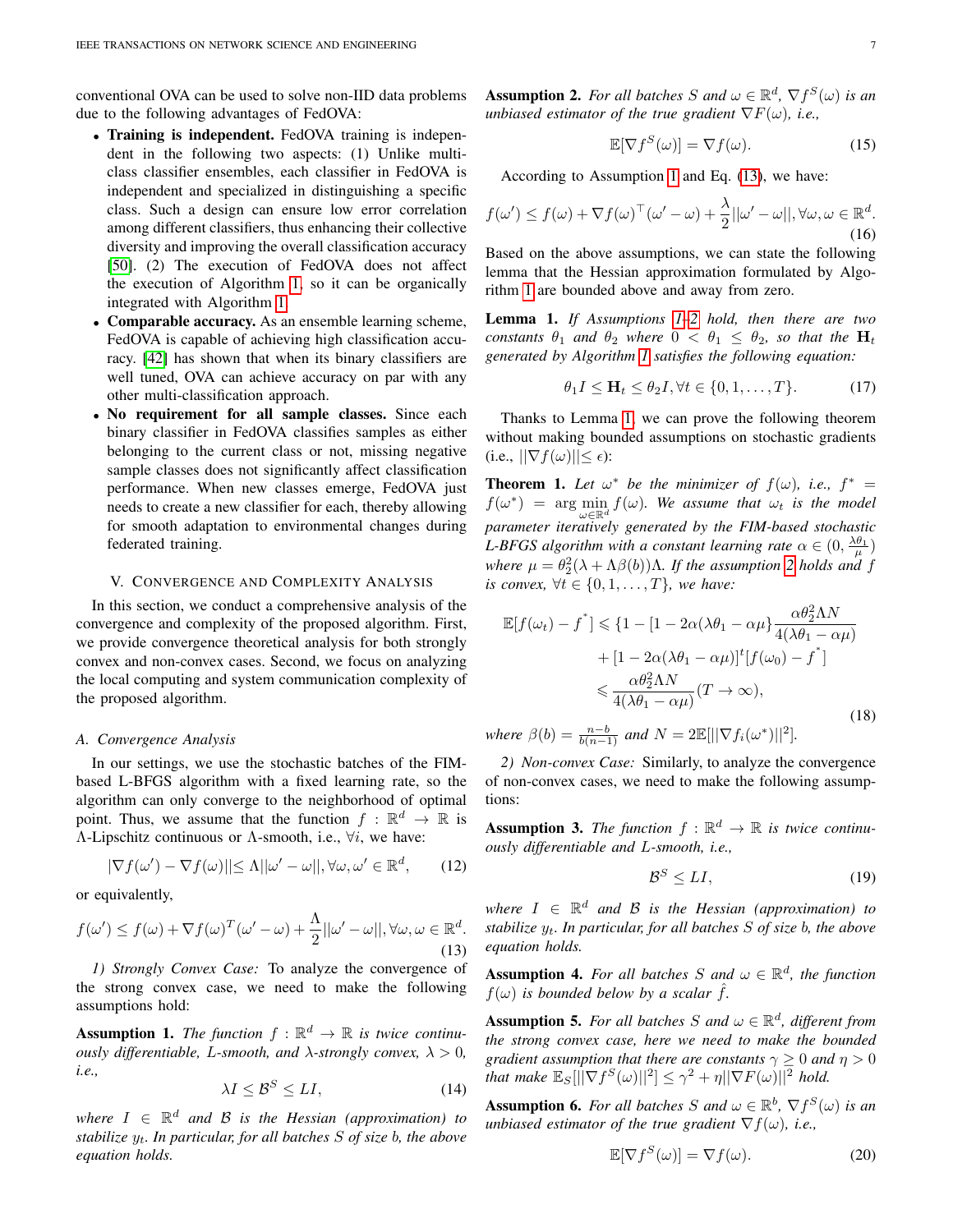Similar to strongly convex case, we also can state the following lemma that the Hessian approximation formulated by Algorithm [1](#page-5-0) are bounded above and away from zero.

<span id="page-7-1"></span>Lemma 2. *If assumptions [3–](#page-6-4)[6](#page-6-5) hold, then there are two constants*  $\theta_1$  *and*  $\theta_2$  *where*  $0 < \theta_1 \leq \theta_2$ *, so that the*  $H_t$ *generated by Algorithm [1](#page-5-0) satisfies the following equation:*

$$
\theta_1 I \le \mathbf{H}_t \le \theta_2 I, \forall t \in \{0, 1, \dots, T\}.
$$
 (21)

Thanks to Lemma [2,](#page-7-1) we can prove the following theorem as follows:

<span id="page-7-3"></span>**Theorem 2.** Let  $\omega^*$  be the minimizer of  $F(\omega)$ , i.e.,  $F^* =$  $F(\omega^*) = \arg \min_{\mathbf{z}} F(\omega)$ . We assume that  $\omega_t$  is the model pa- $\omega{\in}\mathbb{R}^d$ *rameter iteratively generated by the FIM-based stochastic L-BFGS algorithm with a constant learning rate*  $\alpha \in (0, \frac{\theta_1}{\theta_2^2 \eta \Lambda})$ *. If the assumption* [3](#page-6-4)[–6](#page-6-5) *hold,*  $\forall t \in \{1, 2, \ldots, T\}$ *, we have:* 

$$
\mathbb{E}\left[\frac{1}{T}\sum_{t=0}^{T-1}||\nabla f(\omega_t)||^2\right] \leq \frac{\alpha \theta_2^2 \gamma^2 \Lambda}{\theta_1} + \frac{2[f(\omega_0) - f^*]}{\alpha \theta_1 T} \tag{22}
$$
\n
$$
\leq \frac{\alpha \theta_2^2 \gamma^2 \Lambda}{\theta_1} (T \to \infty).
$$

## *B. Complexity Analysis*

In our setting, the communication costs of the proposed algorithm involves the evaluation of  $\mathcal{B}_t^{S_t}$ ,  $\nabla f^{S_t}(\omega)$ , and Algorithm [1.](#page-5-0) We state that the distributed optimization and communication cost theorem in the proposed system is as follows.

<span id="page-7-2"></span>Assumption 7. *Diagonal Hessian of*  $H_t$ . The Hessian of the *loss function*  $\mathcal{L}(\omega)$  *with respect to the*  $\nabla^2 f(\omega)$  *is always diagonal.*

Since we use the stochastic version of gradient descent to update the model, we consider a stochastic batch  $S_k$ . In this context, we assume that the batch is split into  $\tau$  blocks, where the blocks are represented as  $S_{k_1}, S_{k_2}, \ldots, S_{k_{\tau}}$  and assuming that the corresponding Jacobian block matrix is  $J^{S_{k_1}}, J^{S_{k_2}}, \ldots, J^{S_{k_{\tau}}}$ . Based on Assumption [7,](#page-7-2) the product of the Hessian vector and any vector  $v$  can be written as follows:

$$
\mathcal{B}_k^{S_k} v = \sum_{i=1}^{\tau} \left[ J(\omega_k)^{S_{k_i}} \right]^{\top} \nabla^2 f(\omega_k)^{S_{k_i}} J(\omega_k) v
$$
\n
$$
= \sum_{i=1}^{\tau} \mathcal{B}_k^{S_{k_i}} v
$$
\n(23)

Theorem 3. *If Assumption [7](#page-7-2) holds, the total communication cost of each iteration of the proposed FIM-based L-BFGS algorithm is*  $\mathcal{O}(d \log(\tau) + m^2)$ *, where*  $\tau \geqslant m^2 + m$  *is the number of clients and* m *is the memory size.*

We prove the above theorem as follows:

*Proof.* First, we analyze the communication costs required for evaluating  $g_t = \nabla f^{S_t}(\omega_t)$ . The communication cost of the server broadcasting  $\omega_t$  to k clients is  $\mathcal{O}(d)$  and the communication cost of obtaining the sum of local gradients from the clients is  $\mathcal{O}(d \log(\tau))$ . Second, the clients need to store vector pairs  $\{(s_t, y_t)\}, \{(s_t, g_t)\}\)$  for each iteration and compute every FIM dot-products defined in Eq. [\(8\)](#page-4-3). To

evaluate  $y_t = \mathcal{B}_t^{S_{t,k}} s_t = \sum_{k=1}^K \mathcal{B}_t^{S_{t,k}} s_t$ , the server needs to broadcast the new  $s_t$  to all clients with a communication cost of  $O(d)$  and receive the sum of local computation results  $\mathcal{B}_t^{S_{t,k}} s_t$  with a communication cost of  $\mathcal{O}(d \log(\tau))$ . Then the server broadcasts it again with a communication cost of  $\mathcal{O}(d)$ . Therefore, the system needs to spend a total of communication cost  $\mathcal{O}(d + d \log(\tau) + d) = \mathcal{O}(d \log(\tau))$  to execute the whole procedure. Third, after calculating the FIM dot-products locally on the client, the client needs to upload it to the server to execute Algorithm [1,](#page-5-0) where the communication cost is  $\mathcal{O}(m^2 + m) = \mathcal{O}(m^2)$ . Then, the server needs to perform a linear search on the vector pair  $(s_t, y_t)$  to update  $y_t$ , where the communication cost is  $\mathcal{O}(m + d)$ . Therefore, the whole procedure has a total communication cost of  $\mathcal{O}(m^2+d+m)$  =  $\mathcal{O}(m^2 + d)$ . Hence, the total communication cost of each iteration of the proposed FIM-based L-BFGS algorithm is:  $\mathcal{O}(d \log(\tau) + d \log(\tau) + m^2 + d) = \mathcal{O}(d \log(\tau) + m^2).$  $\Box$ 

Comparison with FedAvg-type SGD method: In FEEL, FedAvg-type GD (or SGD) is a common aggregate approach to update the global model. In this setting, the communication cost of the server broadcasting  $\omega_t$  to k clients is  $\mathcal{O}(d)$  and the communication cost of obtaining the sum of local gradients from the clients is  $O(kd)$ . Therefore, the whole procedure has a total communication cost of  $O(kd + d) = O(kd)$ . For this reason, we can see that the communication complexity of the proposed algorithm is smaller than that of FedAvg-type SGD. In particular, compared to the commonly used methods in FEEL, our method has a linear acceleration, which is friendly to resource-constrained FEEL frameworks.

#### VI. EXPERIMENTS

<span id="page-7-0"></span>To evaluate the performance of our method under non-IID data settings, we conduct extensive experiments on three representative public datasets. All experiments were developed using Python 3.7 and PyTorch 1.7 [\[51\]](#page-11-24), and were executed on a server with an NVIDIA GeForce RTX2080 Ti GPU and an Intel Xeon Silver 4210 CPU. Note that all experiments were performed sequentially to mimic distributed training.

#### *A. Experimental Setup*

We conduct our experiments on three established datasets: F-MNIST [\[52\]](#page-11-25), CIFAR-10 [\[53\]](#page-11-26), and the Speech Commands dataset [\[54\]](#page-11-27). The first two are image datasets with 10 classes and have been widely used in FL benchmarks. The Speech Commands dataset contains 35 classes of 1-second audio samples stored in WAV format. We select 10 common keywords for experimental consistency to generate a KeyWord Spotting (KWS) dataset. Each dataset is split into training and test sets, as detailed below. We then assign training samples to  $K = 100$ clients according to non-IID configurations and train  $n = 10$ Convolutional Neural Networks (CNNs) as binary classifiers. By default, we select 20% of clients for training at each round, i.e.,  $C = 0.2$ . Each client trains on its local dataset  $D_k$  for  $E = 5$  epochs with a batch size of  $B = 15$ . The experimental settings for each dataset are as follows:

F-MNIST: F-MNIST consists of 60, 000 training samples and 10, 000 test samples. We employ the architecture in [\[11\]](#page-10-10) using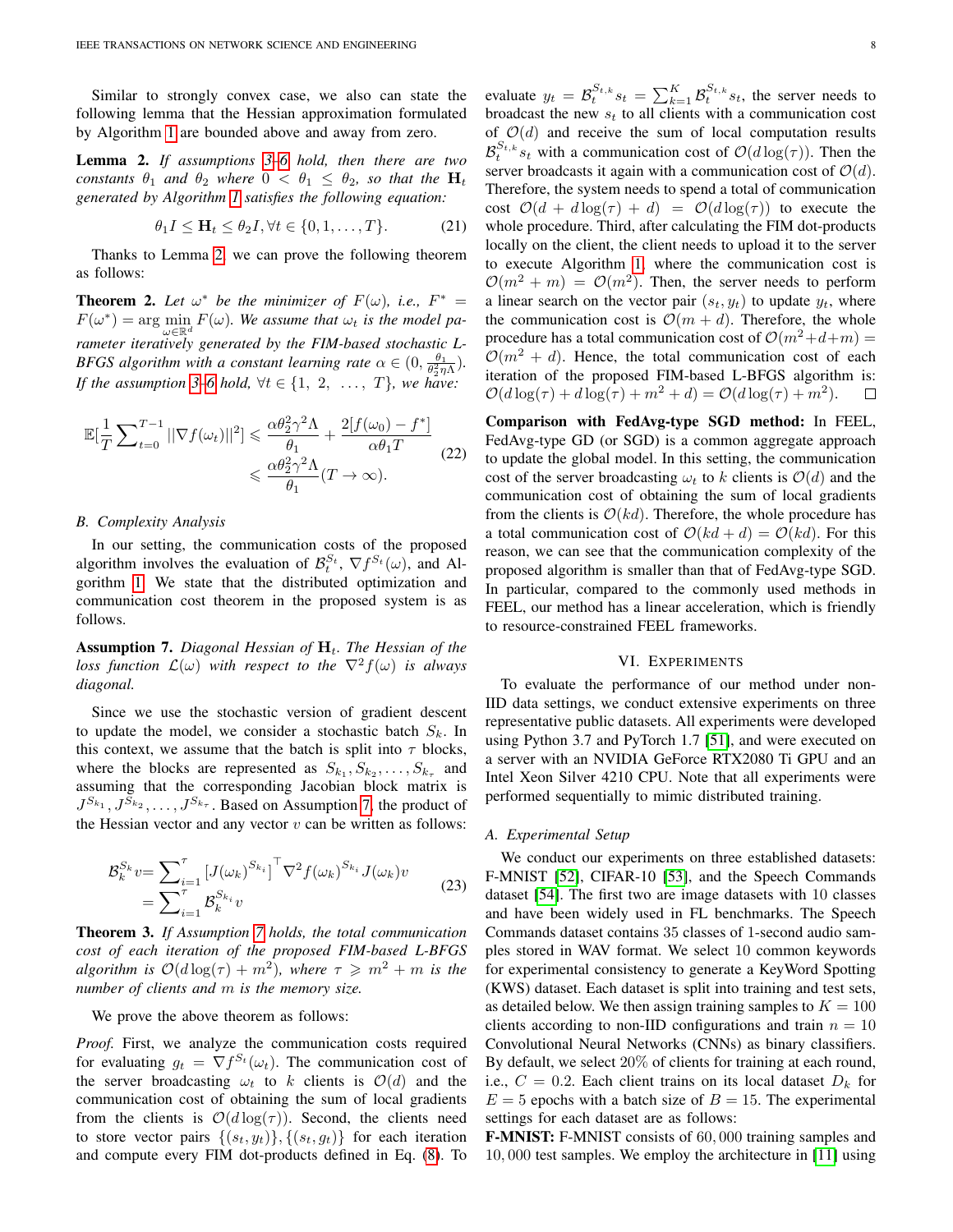<span id="page-8-0"></span>TABLE II PERFORMANCE COMPARISON WITH DIFFERENT DISTRIBUTED OPTIMIZATION ALGORITHMS

| Method            | Dataset        | Training Round | Accuracy $(\% )$ |
|-------------------|----------------|----------------|------------------|
|                   | <b>F-MNIST</b> | 200            | 98.2             |
| FedAvg-based SGD  | $CIFAR-10$     | 200            | 79.2             |
|                   | <b>KWS</b>     | 250            | 94.4             |
|                   | <b>F-MNIST</b> | 200            | 98.1             |
| FedAvg-based Adam | $CIFAR-10$     | 200            | 77.9             |
|                   | <b>KWS</b>     | 250            | 92.8             |
|                   | <b>F-MNIST</b> | 150            | 97.8             |
| FedDANE           | $CIFAR-10$     | 125            | 75.9             |
|                   | <b>KWS</b>     | 200            | 94.3             |
|                   | <b>F-MNIST</b> | 50             | 97.5             |
| <b>Our Method</b> | $CIFAR-10$     | 75             | 78.6             |
|                   | <b>KWS</b>     | 100            | 93.1             |

two convolution layers with 16 and 32 channels, respectively. Each convolution layer is followed by a  $2 \times 2$  max-pooling layer and activated using the ReLU function.

CIFAR-10: For CIFAR-10, we adopt the convolutional VGG11 architecture [\[55\]](#page-11-28) and distribute the 50, 000 training images to  $K$  clients for simulation.

KWS: We select 10 keywords (i.e., "one", "two", "three", "four", "five", "down", "left", "right", "stop", "go") from the Speech Commands dataset to generate our KWS dataset. We extract  $50 \times 16$  Mel Frequency Cepstral Coefficients (MFCCs) as features by sampling each audio. We thereby obtain 21, 452 samples, of which 20, 000 are used for training and the rest for testing. We utilize a 3-hidden-layer CNN architecture with 16, 32, and 64 channels, followed by a fully-connected layer with 256 units. Each convolution layer is followed by a  $1 \times 2$ max pooling layer. All convolution and fully-connected layers are ReLU-activated.

Remark: For the non-IID configuration, we use the parameter  $1 \leq l \leq 10$  to indicate the number of unique labels held by the client. For instance, non-IID-2 means that each client has 2 distinct labels. This is achieved by grouping the training data by label and dividing each group into  $(l \times K)/n$  partitions, finally assigning each client  $l$  partitions with different labels.

# *B. Performance Comparison with Different Distributed Optimization Algorithms*

In this experiment, we compare the convergence speed of the proposed second-order optimization algorithm with the commonly used FedDANE [\[39\]](#page-11-12) (Federated Newton-Type Method, second-order), FedAvg-based SGD (first-order), and FedAvg-based Adam (first-order) optimization algorithms. First, we conduct experiments on the F-MNIST, CIFAR-10, and KWS datasets under the IID setting to observe the convergence speed of different optimization algorithms. As shown in Table [II,](#page-8-0) the proposed algorithm converges faster than the baseline methods on the F-MNIST, CIFAR-10, and KWS datasets under the IID setting. For example, For example, for the KWS dataset, our algorithm converges  $2\times$  as fast as the popular Federal Newton method and  $2.5\times$  faster than the conventional first-order optimization algorithm. The reason is that the gradient information and curvature information are used in the proposed algorithm to find a "better" descent direction to speed up the convergence speed.

However, as shown in Table [II,](#page-8-0) it can be seen from the experimental results that although the proposed algorithm converges faster than the baseline methods, its performance is slightly lower than that of the baseline methods. This implies that convergence speed and accuracy are a trade-off in the distributed second-order optimization algorithm. In practice, SGD and Adam can use first-order information (i.e., gradient information) to find a better convergence point so that the performance is better than the second-order methods. It is worth noting that such a slight loss of precision in exchange for high communication efficiency is friendly to the resourceconstrained FEEL framework. Therefore, in future research, we will focus more on improving the performance of the second-order optimization method.

## *C. Performance Comparison with Different Robust Training Schemes*

First, we evaluate the performance of FedOVA with non-IID data against FedAvg. We adopt the same data distribution method for each dataset and send the training data to 100 clients according to the non-IID-2 configuration for experimental consistency. Our experimental results are shown in Fig[.3.](#page-9-0) It is evident that FedOVA achieved higher classification accuracy than FedAvg on all three datasets. This is since FedOVA trains 10 binary classifiers asynchronously, each with high accuracy in distinguishing the current class from other classes. Moreover, the component binary classifiers in FedOVA are independent and have a low error correlation. They are also insensitive to missing samples in some classes. Therefore, an effective multi-class classifier can be constructed by ensembling these component classifiers.

To better investigate the performance of FedOVA under non-IID data distributions, we conduct a series of simulations with different non-IID configurations, i.e., we test non-IIDl for  $l \in \{2,3,5\}$ . Our simulation results are presented in Table [III.](#page-9-1) Using either the FedOVA or the FedAvg algorithm, classification accuracy improved as the number of classes in the client's local dataset increased. However, there are still two points worthy of attention: the first is that different non-IID configurations had a dramatic impact on the performance of FedAvg but did not have a significant influence on FedOVA. The second is that the FedOVA achieved superior performance compared to FedAvg in every non-IID scenario. These two observations fully illustrate the robustness of our proposed method for non-IID environments.

Second, we compare FedOVA with the data-sharing approach in [\[22\]](#page-10-22), which is one of the most popular methods for performing federated training with non-IID data. We set the number of clients  $K = 100$ ,  $C = 0.2$ , and use non-IID-2 as our experimental configuration. We define  $\beta = D_{share}/D_k$ as the sharing rate, which represents the ratio of the data shared by the server to the local data. We randomly sample the global dataset to get the shared dataset  $D<sub>s</sub>$  and send it to each client, where  $D_s = D_k \times \beta$ . We conduct simulations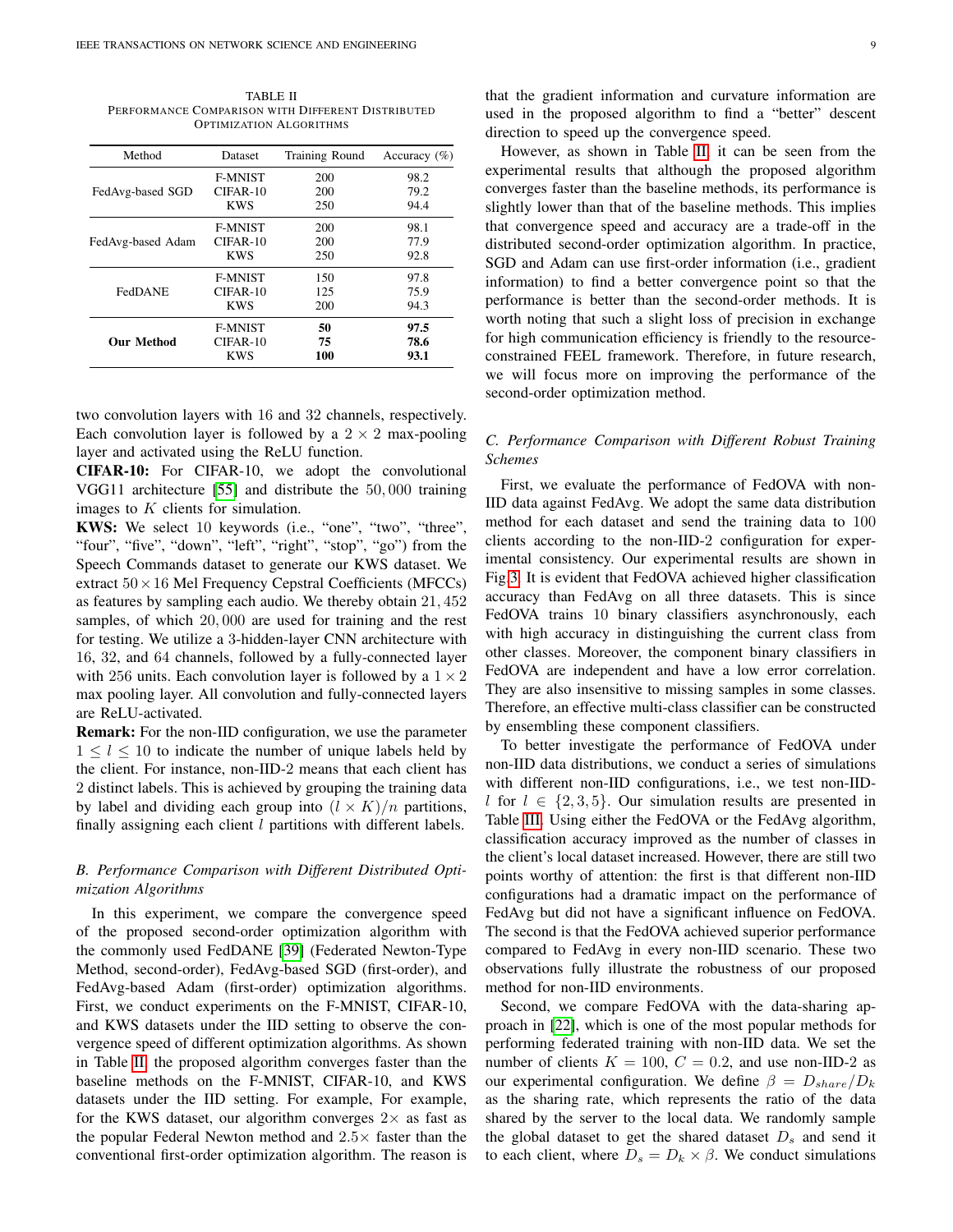

<span id="page-9-0"></span>Fig. 3. Performance of FedOVA with non-IID data. Each client has samples from only two classes (non-IID-2).

TABLE III ACCURACY (%) UNDER DIFFERENT NON-IID CONFIGURATIONS.

<span id="page-9-1"></span>

| Dataset          | F-MNIST      |              |              | CIFAR-10     |              |              | KWS          |              |              |
|------------------|--------------|--------------|--------------|--------------|--------------|--------------|--------------|--------------|--------------|
| Configuration    | non-IID-2    | $non-IID-3$  | $non-IID-5$  | $non-IID-2$  | $non-III$ -3 | $non-IID-5$  | $non-IID-2$  | $non-IID-3$  | $non-III$ -5 |
| FedAvg<br>FedOVA | 84.3<br>89.4 | 85.8<br>90.3 | 89.9<br>91.7 | 63.5<br>67.8 | 66.3<br>69.1 | 72.5<br>73.2 | 80.5<br>84.6 | 82.4<br>86.4 | 86.0<br>89.2 |

<span id="page-9-2"></span>TABLE IV COMPARISON WITH [\[22\]](#page-10-22) IN TERMS OF CLASSIFICATION ACCURACY (%) UNDER DIFFERENT DATA SHARING RATES  $\beta$ .

| <b>Dataset</b>                 | <b>F-MNIST</b> | CIFAR-10 | <b>KWS</b> |
|--------------------------------|----------------|----------|------------|
| Data sharing ( $\beta = 5\%)$  | 86.3           | 65.3     | 82.6       |
| Data sharing ( $\beta = 10\%)$ | 88.1           | 67.5     | 83.5       |
| FedOVA                         | 89.4           | 67.8     | 84.6       |

to compare the performance of the data-sharing strategy and FedOVA under different sharing rate  $\beta$  settings. As shown in Table [IV,](#page-9-2) our approach still outperformed the data sharing strategy at a sharing rate of 5% and 10%. Only when the server has an extensive global dataset and shares more data with the client can the performance of data sharing outperform FedOVA. However, increased data sharing leads to a higher risk of privacy leakage, clearly not complying with privacypreserving requirements. Furthermore, if  $\beta$  is too large, the generalization performance of the model is undermined. In contrast, our approach does not require sharing any data and provides complete privacy protection.

#### *D. Effect of Large Scale Clients and Small Scale Samples*

Considering the large number of clients that are commonly encountered in FEEL, we evaluate the performance of the FedOVA algorithm with a large-scale setting and compare it with that of FedAvg. We hold the total number of training samples constant and significantly increase the number of clients (i.e.,  $K$  increases from 100 to 1000 in F-MNIST and CIFAR-10; since the amount of KWS data is limited in comparison, we set  $K = 500$ , so the amount of local data per client is reduced accordingly. For each round of training, we set  $C = 0.2$  and select  $K \times C$  clients to participate. We then set the average of the last 20 rounds as the final accuracy. The

TABLE V ACCURACY  $(\%)$  VS. THE NUMBER OF CLIENTS  $K$ .

<span id="page-9-3"></span>

| <b>Dataset</b>   | <b>F-MNIST</b> |              |              | CIFAR-10     | <b>KWS</b>   |              |
|------------------|----------------|--------------|--------------|--------------|--------------|--------------|
| K                | 100            | 1000         | 100          | 1000         | 100          | 500          |
| FedAvg<br>FedOVA | 84.3<br>89.4   | 83.1<br>88.9 | 63.5<br>67.8 | 61.2<br>66.3 | 80.5<br>84.6 | 75.9<br>82.4 |

<span id="page-9-4"></span>

<span id="page-9-5"></span>Fig. 4. Performance of FedOVA when varying either the number of epochs  $E$  or batch size  $B$ .

experimental results are summarized in Table [V.](#page-9-3) It appears that the use of FedAvg led to a substantial decrease in accuracy as the number of clients increased; crucially, this was the case with FedOVA. Our method adopts the idea of OVA to train several binary classifiers, and the increase in the number of clients also improves the robustness of the binary classifier to different environments. In this way, it is still possible to achieve competitive results with fewer data.

#### *E. Effect of Hyperparameter*

In this subsection, we investigate the effect of different hyperparameter settings on classification accuracy to empirically validate the feasibility of our algorithm in cases that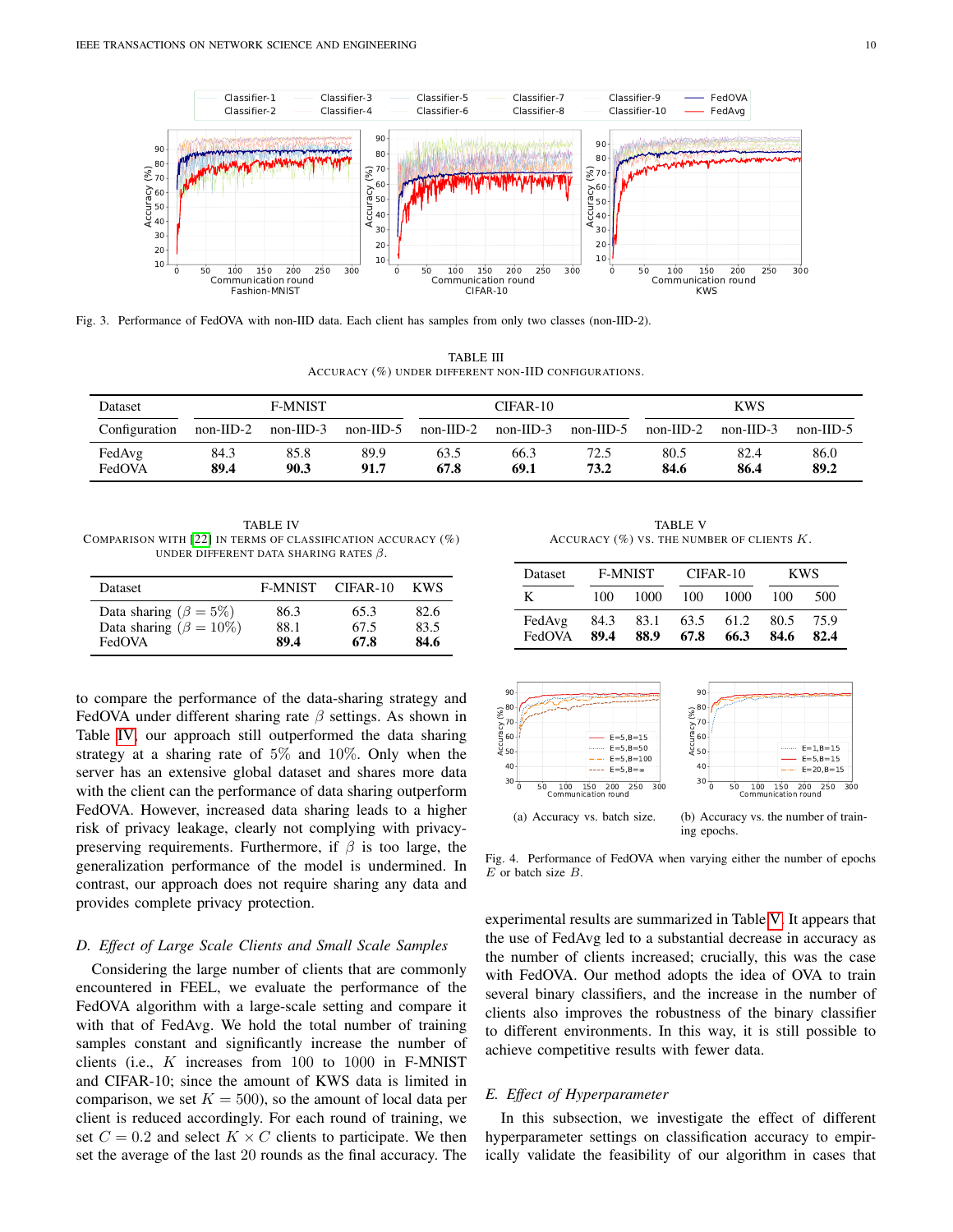resemble real-world scenarios. We conduct experiments on the F-MNIST dataset to study the impact on classification accuracy and training convergence under different training epochs  $E$  and batch sizes  $B$ . For illustration purposes, we smoothen the curve and set the accuracy of the next 10 rounds as the value of the curve on each communication round.

One may observe in Fig. [4\(a\)](#page-9-4) that when fixing the number of training epochs  $E = 5$ , FedOVA achieved similar accuracy rates for different batch sizes ( $B = 15, 50, 100, \infty$ ; note that  $\infty$  means training on all the data in a single epoch). However, as the batch size in each epoch increased, the convergence of the algorithm slowed down. This result indicates that performing more gradient descent updates during each training round helps accelerate model convergence, enabling the model to reach a satisfactory performance in a short period of time. The results in Fig. [4\(b\)](#page-9-5) further verify this point. When we reduced the number training epochs, there was also a decrease in the convergence speed of the model in the same period of time. The above results are also in agreement with [\[11\]](#page-10-10).

#### VII. CONCLUSION

<span id="page-10-16"></span>This paper proposed a promising solution to simultaneously alleviate expensive communication costs and heterogeneous data problems for resource-constrained FEEL. Our insight is to design a robust training scheme for heterogeneous data and does not conflict with efficient communication algorithms. To improve the communication efficiency of resource-constrained FEEL, we have customized an FIM-based distributed approximate second-order optimization algorithm. Furthermore, we proved that the algorithm has linear convergence in the case of strong convexity and non-convexity, and analyzed its computational and communication complexity. Besides, to design an algorithm coupled with the above-mentioned communication efficient algorithm and robust to heterogeneous data, we first proposed a federated training scheme named FedOVA with the help of the traditional OVA method. With extensive experiments, we effectively validate the expected properties of our algorithm and empirically demonstrate its capability of reducing the communication cost and being robust to heterogeneous data.

In future work, we will further analyze the characteristics of each component classifier in FedOVA in an attempt to find an optimal training approach towards improving the performance of each model. Furthermore, we will investigate how to combine this scheme with asynchronous training to obtain better adaptation to real scenarios.

#### **REFERENCES**

- <span id="page-10-1"></span>[1] Y. Zhu, C. Markos, R. Zhao, Y. Zheng, and J. J. Yu, "Fedova: One-vsall training method for federated learning with non-iid data," in *Proc. of IJCNN*, 2021, pp. 1–7.
- <span id="page-10-0"></span>[2] J. Kang, Z. Xiong, D. Niyato, Z. Cao, and A. Leshem, "Training task allocation in federated edge learning: A matching-theoretic approach," in *Proc. of WCNC*, 2020.
- <span id="page-10-2"></span>[3] J. Kang, Z. Xiong, C. Jiang, Y. Liu, S. Guo, Y. Zhang, D. Niyato, C. Leung, and C. Miao, "Scalable and communication-efficient decentralized federated edge learning with multi-blockchain framework," in *Proc. of BlockSys*. Springer, 2020, pp. 152–165.
- <span id="page-10-3"></span>[4] J. Ren, G. Yu, and G. Ding, "Accelerating dnn training in wireless federated edge learning systems," *IEEE Journal on Selected Areas in Communications*, vol. 39, no. 1, pp. 219–232, 2021.
- <span id="page-10-4"></span>[5] S. Luo, X. Chen, Q. Wu, Z. Zhou, and S. Yu, "Hfel: Joint edge association and resource allocation for cost-efficient hierarchical federated edge learning," *IEEE Transactions on Wireless Communications*, vol. 19, no. 10, pp. 6535–6548, 2020.
- <span id="page-10-5"></span>[6] Y. Liu, R. Zhao, J. Kang, A. Yassine, D. Niyato, and J. Peng, "Towards communication-efficient and attack-resistant federated edge learning for industrial internet of things," *arXiv preprint arXiv:2012.04436*, 2020.
- <span id="page-10-6"></span>[7] Y. Mao, C. You, J. Zhang, K. Huang, and K. B. Letaief, "A survey on mobile edge computing: The communication perspective," *IEEE* Communications Surveys & amp; Tutorials, vol. 19, no. 4, pp. 2322-2358, 2017.
- <span id="page-10-7"></span>[8] B. Luo, X. Li, S. Wang, J. Huang, and L. Tassiulas, "Cost-effective federated learning design," *Proc. of INFOCOM*, 2020.
- <span id="page-10-8"></span>[9] J. Shu, W. Zhang, Y. Zhou, Z. Cheng, and L. T. Yang, "Flas: Computation and communication efficient federated learning via adaptive sampling," *IEEE Transactions on Network Science and Engineering*, pp. 1–1, 2021.
- <span id="page-10-9"></span>[10] Y. Liu, X. Yuan, Z. Xiong, J. Kang, X. Wang, and D. Niyato, "Federated learning for 6g communications: Challenges, methods, and future directions," *China Communications*, vol. 17, no. 9, pp. 105–118, 2020.
- <span id="page-10-10"></span>[11] B. McMahan, E. Moore, D. Ramage, S. Hampson, and B. A. y Arcas, "Communication-efficient learning of deep networks from decentralized data," in *Artificial Intelligence and Statistics*. PMLR, 2017, pp. 1273– 1282.
- <span id="page-10-11"></span>[12] D. Leroy, A. Coucke, T. Lavril, T. Gisselbrecht, and J. Dureau, "Federated learning for keyword spotting," in *Proc. of ICASSP*. IEEE, 2019, pp. 6341–6345.
- <span id="page-10-12"></span>[13] C. T. Dinh, N. H. Tran, T. D. Nguyen, W. Bao, and A. R. Balef, "Done: Distributed newton-type method for federated edge learning," *arXiv preprint arXiv:2012.05625*, 2020.
- <span id="page-10-13"></span>[14] W. Hao, D. N. Zakhary Kaplan, and B. Li, "Optimizing federated learning on non-IID data with reinforcement learning," in *Proc. of INFOCOM*, 2020, pp. 1698–1707.
- <span id="page-10-17"></span>[15] W. Y. B. Lim, N. C. Luong, D. T. Hoang, Y. Jiao, Y. C. Liang, Q. Yang, D. Niyato, and C. Miao, "Federated learning in mobile edge networks: A comprehensive survey," *IEEE Communications Surveys & Tutorials*, vol. 22, no. 3, pp. 2031–2063, 2020.
- <span id="page-10-14"></span>[16] Y. Zhu, S. Zhang, Y. Liu, D. Niyato, and J. J. Yu, "Robust federated learning approach for travel mode identification from non-iid gps trajectories," in *Proc. of ICPADS*, 2020, pp. 585–592.
- <span id="page-10-15"></span>[17] R. Rifkin and A. Klautau, "In defense of one-vs-all classification," *J. Mach. Learn. Res.*, vol. 5, p. 101–141, Dec. 2004.
- <span id="page-10-18"></span>[18] S. Yu, X. Chen, Z. Zhou, X. Gong, and D. Wu, "When deep reinforcement learning meets federated learning: Intelligent multitimescale resource management for multiaccess edge computing in 5g ultradense network," *IEEE Internet of Things Journal*, vol. 8, no. 4, pp. 2238–2251, 2021.
- <span id="page-10-19"></span>[19] Z. Ma, Y. Xu, H. Xu, Z. Meng, L. Huang, and Y. Xue, "Adaptive batch size for federated learning in resource-constrained edge computing," *IEEE Transactions on Mobile Computing*, pp. 1–1, 2021.
- <span id="page-10-20"></span>[20] S. Prakash, S. Dhakal, M. R. Akdeniz, Y. Yona, S. Talwar, S. Avestimehr, and N. Himayat, "Coded computing for low-latency federated learning over wireless edge networks," *IEEE Journal on Selected Areas in Communications*, vol. 39, no. 1, pp. 233–250, 2021.
- <span id="page-10-21"></span>[21] X. Wang, R. Li, C. Wang, X. Li, T. Taleb, and V. C. M. Leung, "Attention-weighted federated deep reinforcement learning for deviceto-device assisted heterogeneous collaborative edge caching," *IEEE Journal on Selected Areas in Communications*, vol. 39, no. 1, pp. 154– 169, 2021.
- <span id="page-10-22"></span>[22] Y. Zhao, M. Li, L. Lai, N. Suda, D. Civin, and V. Chandra, "Federated learning with non-IID data," *arXiv preprint arXiv:1806.00582*, 2018.
- <span id="page-10-23"></span>[23] M. Song, Z. Wang, Z. Zhang, Y. Song, Q. Wang, J. Ren, and H. Qi, "Analyzing user-level privacy attack against federated learning," *IEEE Journal on Selected Areas in Communications*, vol. 38, no. 10, pp. 2430– 2444, 2020.
- <span id="page-10-24"></span>[24] J. Kang, Z. Xiong, D. Niyato, D. Ye, D. I. Kim, and J. Zhao, "Toward secure blockchain-enabled internet of vehicles: Optimizing consensus management using reputation and contract theory," *IEEE Transactions on Vehicular Technology*, vol. 68, no. 3, pp. 2906–2920, 2019.
- <span id="page-10-25"></span>[25] L. U. Khan, S. R. Pandey, N. H. Tran, W. Saad, Z. Han, M. N. Nguyen, and C. S. Hong, "Federated learning for edge networks: Resource optimization and incentive mechanism," *IEEE Communications Magazine*, vol. 58, no. 10, pp. 88–93, 2020.
- <span id="page-10-26"></span>[26] W. Shi, S. Zhou, Z. Niu, M. Jiang, and L. Geng, "Joint device scheduling and resource allocation for latency constrained wireless federated learning," *IEEE Transactions on Wireless Communications*, vol. 20, no. 1, pp. 453–467, 2020.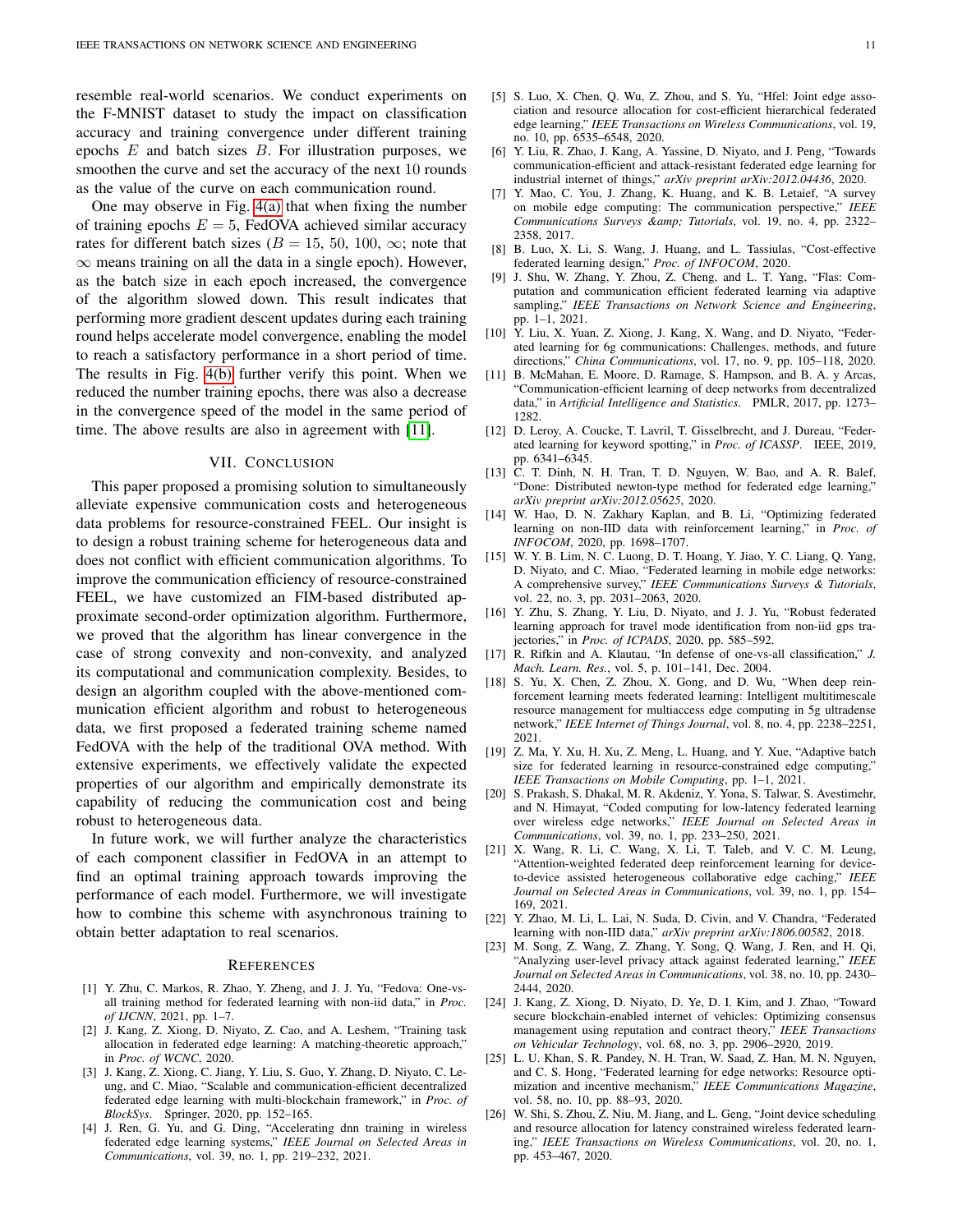- <span id="page-11-0"></span>[27] F. Haddadpour, M. M. Kamani, A. Mokhtari, and M. Mahdavi, "Federated learning with compression: Unified analysis and sharp guarantees," in *Proc. of AISTATS*. PMLR, 2021, pp. 2350–2358.
- <span id="page-11-1"></span>[28] A. Reisizadeh, A. Mokhtari, H. Hassani, A. Jadbabaie, and R. Pedarsani, "Fedpaq: A communication-efficient federated learning method with periodic averaging and quantization," in *Proc. of AISTATS*. PMLR, 2020, pp. 2021–2031.
- <span id="page-11-2"></span>[29] V. Tolpegin, S. Truex, M. E. Gursoy, and L. Liu, "Data poisoning attacks against federated learning systems," in *Proc. of ESORICS*. Springer, 2020, pp. 480–501.
- <span id="page-11-3"></span>[30] C. Fung, C. J. Yoon, and I. Beschastnikh, "The limitations of federated learning in sybil settings," in *Proc. of RAID*, 2020, pp. 301–316.
- <span id="page-11-4"></span>[31] C. Xie, K. Huang, P.-Y. Chen, and B. Li, "Dba: Distributed backdoor attacks against federated learning," in *Proc. of ICLR*, 2019.
- <span id="page-11-5"></span>[32] E. Bagdasaryan, A. Veit, Y. Hua, D. Estrin, and V. Shmatikov, "How to backdoor federated learning," in *Proc. of AISTATS*. PMLR, 2020, pp. 2938–2948.
- <span id="page-11-6"></span>[33] A. N. Bhagoji, S. Chakraborty, P. Mittal, and S. Calo, "Analyzing federated learning through an adversarial lens," in *Proc. of ICML*. PMLR, 2019, pp. 634–643.
- <span id="page-11-7"></span>[34] L. Zhu and S. Han, "Deep leakage from gradients," in *Federated Learning*. Springer, 2020, pp. 17–31.
- <span id="page-11-8"></span>[35] F. Sattler, K.-R. M. Simon Wiedemann, and W. Samek, "Robust and communication-efficient federated learning from non-i.i.d. data," *IEEE Transactions on Neural Networks and Learning Systems*, vol. 31, no. 9, pp. 3400–3413, 2020.
- <span id="page-11-9"></span>[36] Z. Zhang, W. Wu, J. Jiang, L. Yu, B. Cui, and C. Zhang, "Columnsgd: A column-oriented framework for distributed stochastic gradient descent," in *Proc. of ICDE*, 2020, pp. 1513–1524.
- <span id="page-11-10"></span>[37] Z. Wu, Q. Ling, T. Chen, and G. B. Giannakis, "Federated variancereduced stochastic gradient descent with robustness to byzantine attacks," *IEEE Transactions on Signal Processing*, vol. 68, pp. 4583–4596, 2020.
- <span id="page-11-11"></span>[38] L. Bottou, F. E. Curtis, and J. Nocedal, "Optimization methods for largescale machine learning," *Siam Review*, vol. 60, no. 2, pp. 223–311, 2018.
- <span id="page-11-12"></span>[39] T. Li, A. K. Sahu, M. Zaheer, M. Sanjabi, A. Talwalkar, and V. Smithy, "Feddane: A federated newton-type method," in *2019 53rd Asilomar Conference on Signals, Systems, and Computers*. IEEE, 2019, pp. 1227–1231.
- <span id="page-11-13"></span>[40] S. Wang, F. Roosta, P. Xu, and M. W. Mahoney, "Giant: Globally improved approximate newton method for distributed optimization," *Proc. of NeurIPS*, vol. 31, pp. 2332–2342, 2018.
- <span id="page-11-14"></span>[41] K. Kopparapu, E. Lin, and J. Zhao, "FedCD: Improving performance in non-IID federated learning," in *KDD Workshop on Artificial Intelligence of Things*, New York, NY, USA, 2020.
- <span id="page-11-15"></span>[42] R. Rifkin and A. Klautau, "In defense of one-vs-all classification," *Journal of Machine Learning Research*, vol. 5, no. Jan, pp. 101–141, 2004.
- <span id="page-11-16"></span>[43] D. C. Liu and J. Nocedal, "On the limited memory bfgs method for large scale optimization," *Mathematical programming*, vol. 45, no. 1, pp. 503–528, 1989.
- <span id="page-11-17"></span>[44] W. Chen, Z. Wang, and J. Zhou, "Large-scale l-bfgs using mapreduce," *Proc. of NeurIPS*, vol. 27, pp. 1332–1340, 2014.
- <span id="page-11-18"></span>[45] J. Liu, Y. Rong, M. Takác, and J. Huang, "On the acceleration of l-bfgs with second-order information and stochastic batches," *arXiv preprint arXiv:1807.05328*, 2018.
- <span id="page-11-19"></span>[46] C. Chen, S. Reiz, C. D. Yu, H.-J. Bungartz, and G. Biros, "Fast approximation of the gauss–newton hessian matrix for the multilayer perceptron," *SIAM Journal on Matrix Analysis and Applications*, vol. 42, no. 1, pp. 165–184, 2021.
- <span id="page-11-20"></span>[47] J. Martens, "New insights and perspectives on the natural gradient method," *Journal of Machine Learning Research*, vol. 21, pp. 1–76, 2020.
- <span id="page-11-21"></span>[48] J. Friedman, T. Hastie, R. Tibshirani *et al.*, *The elements of statistical learning*. Springer series in statistics New York, 2001, vol. 1, no. 10.
- <span id="page-11-22"></span>[49] A. Ly, M. Marsman, J. Verhagen, R. P. Grasman, and E.-J. Wagenmakers, "A tutorial on fisher information," *Journal of Mathematical Psychology*, vol. 80, pp. 40–55, 2017.
- <span id="page-11-23"></span>[50] S. Hashemi, Z. M. Ying Yang, and M. Kangavari, "Adapted one-versusall decision trees for data stream classification," *IEEE Transactions on Knowledge and Data Engineering*, vol. 21, no. 5, pp. 624–637, 2009.
- <span id="page-11-24"></span>[51] A. Paszke, S. Gross, S. Chintala, G. Chanan, E. Yang, Z. DeVito, Z. Lin, A. Desmaison, L. Antiga, and A. Lerer, "Automatic differentiation in PyTorch," in *Proc. of NeurIPS*, 2017.
- <span id="page-11-25"></span>[52] H. Xiao, K. Rasul, and R. Vollgraf, "Fashion-MNIST: A novel image dataset for benchmarking machine learning algorithms," *arXiv preprint arXiv:1708.07747*, 2017.
- <span id="page-11-26"></span>[53] A. Krizhevsky, G. Hinton *et al.*, "Learning multiple layers of features from tiny images," *Technical Report, University of Toronto*, 2009.
- <span id="page-11-27"></span>[54] P. Warden, "Speech commands: A dataset for limited-vocabulary speech recognition," *arXiv preprint arXiv:1804.03209*, 2018.
- <span id="page-11-28"></span>[55] K. Simonyan and A. Zisserman, "Very deep convolutional networks for large-scale image recognition," in *Proc. of ICLR*, 2015.
- <span id="page-11-29"></span>[56] A. S. Berahas, J. Nocedal, and M. Takáč, "A multi-batch l-bfgs method for machine learning," in *Proc. of NeurIPS*, 2016, pp. 1063–1071.



Yi Liu (S'19) received the B.Eng degree from the Heilongjiang University, China, in 2019. His research interests include security and privacy in smart city and edge computing, deep learning, intelligent transportation systems, and federated learning.



Yuanshao Zhu (S'20) received the B.Eng. degree in telecommunication engineering from Shandong University, Weihai, China, in 2019. He is currently a Master Student with the Department of Computer Science and Engineering, Southern University of Science and Technology, Shenzhen, China. His research interests include deep learning in smart city and edge computing, intelligent transportation systems, and federated learning.



James J. Q. Yu (S'11–M'15–SM'20) is an assistant professor at the Department of Computer Science and Engineering, Southern University of Science and Technology, Shenzhen, China, and an honorary assistant professor at the Department of Electrical and Electronic Engineering, the University of Hong Kong. He received the B.Eng. and Ph.D. degree in electrical and electronic engineering from the University of Hong Kong, Pokfulam, Hong Kong, in 2011 and 2015, respectively. He was a post-doctoral fellow at the University of Hong Kong from 2015

to 2018. He currently also serves as the chief research consultant of GWGrid Inc., Zhuhai, and Fano Labs, Hong Kong. His general research interests are in smart city and urban computing, deep learning, intelligent transportation systems, and smart energy systems. His work is now mainly on forecasting and decision making of future transportation systems and basic artificial intelligence techniques for industrial applications. He was ranked World's Top 2% Scientists by Stanford University in 2020. He is an Editor of the IET SMART CITIES journal and a Senior Member of IEEE.